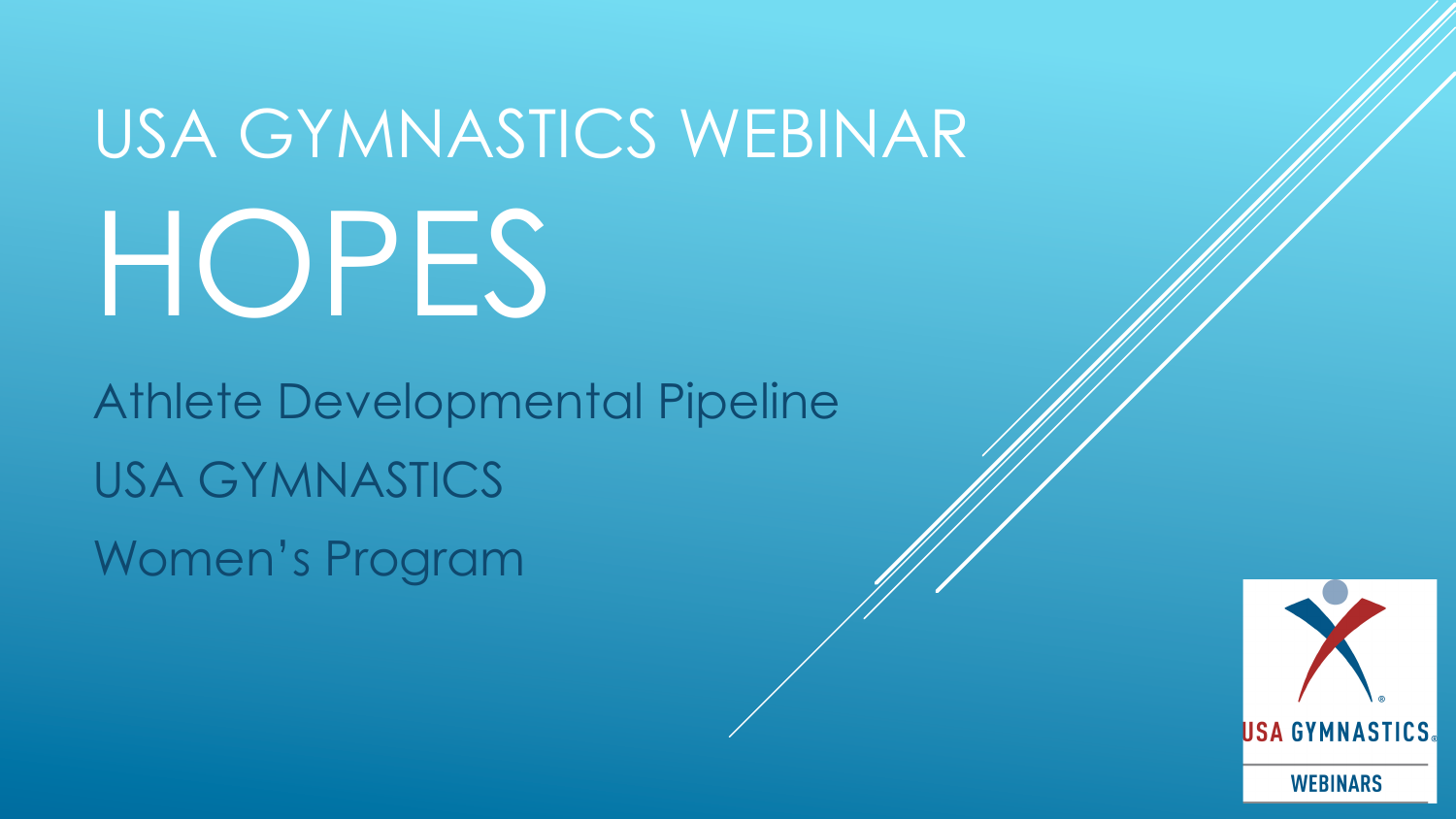Journey to becoming a national team member and representing USA Gymnastics in an international competition

ATHLETE DEVELOPMENTAL PIPELINE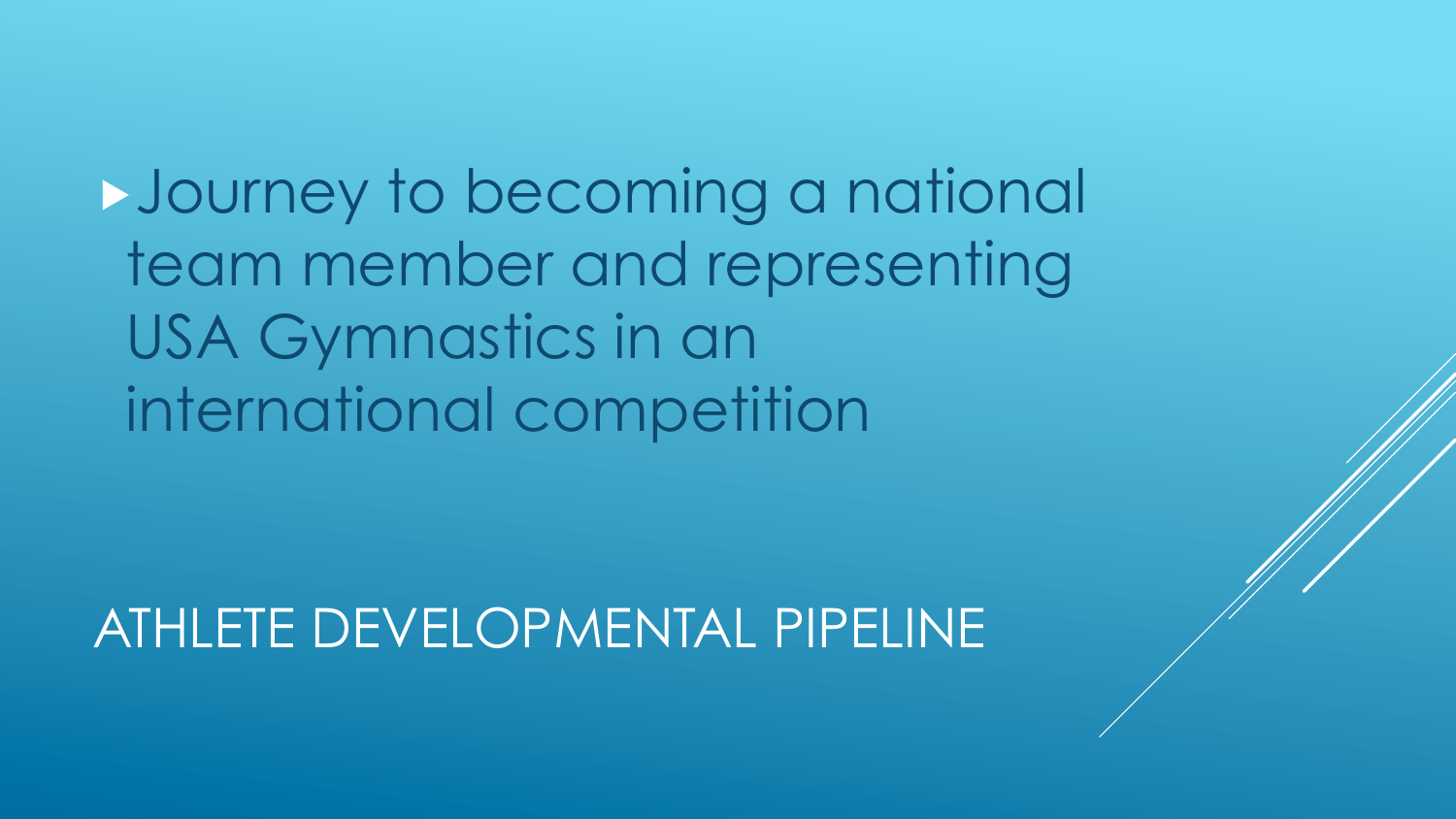TOPS Program Developmental Program Hopes Program Elite Program

ATHLETE DEVELOPMENTAL PIPELINE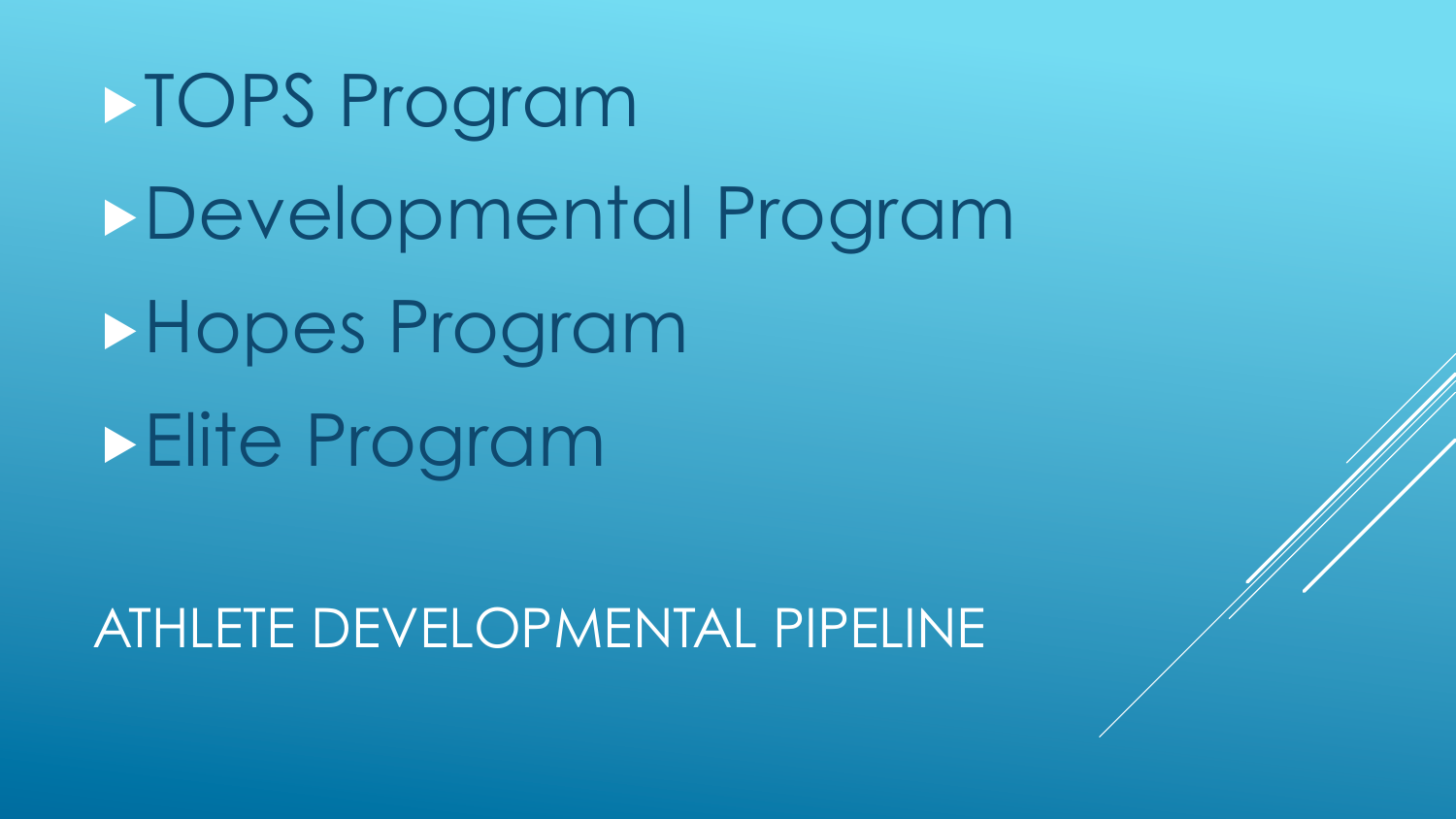INTERNATIONAL ELITE COMMITTEE (IEC) TOPS PROGRAM DEVELOPMENTAL PROGRAM HOPES PROGRAM ELITE PROGRAM

ATHLETE DEVELOPMENTAL PIPELINE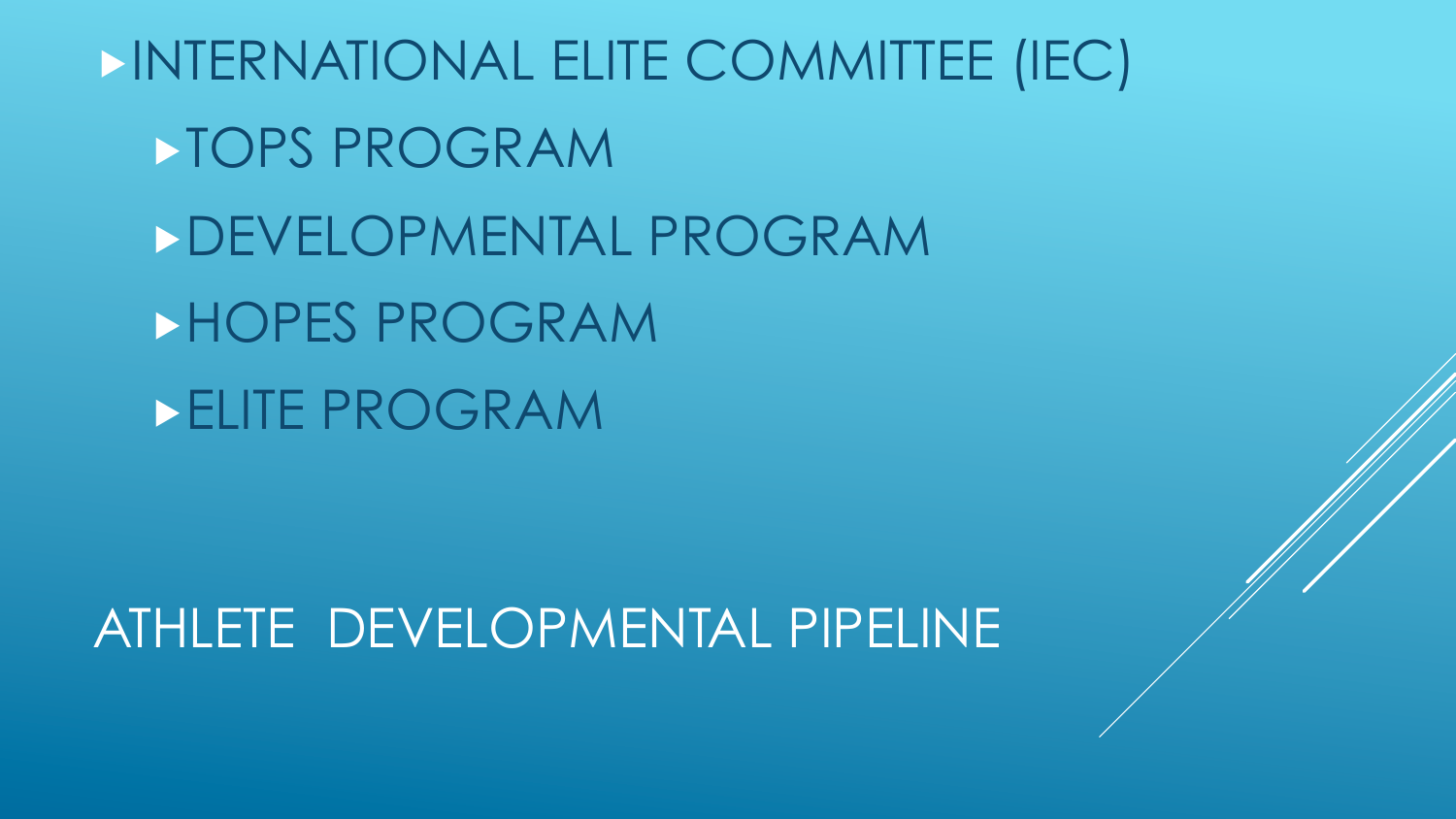## VALERI LIUKIN DEVELOPMENTAL TEAM COORDINATOR TOPS PROGRAM DEVELOPMENTAL INVITE CAMPS DEVELOPMENTAL CAMPS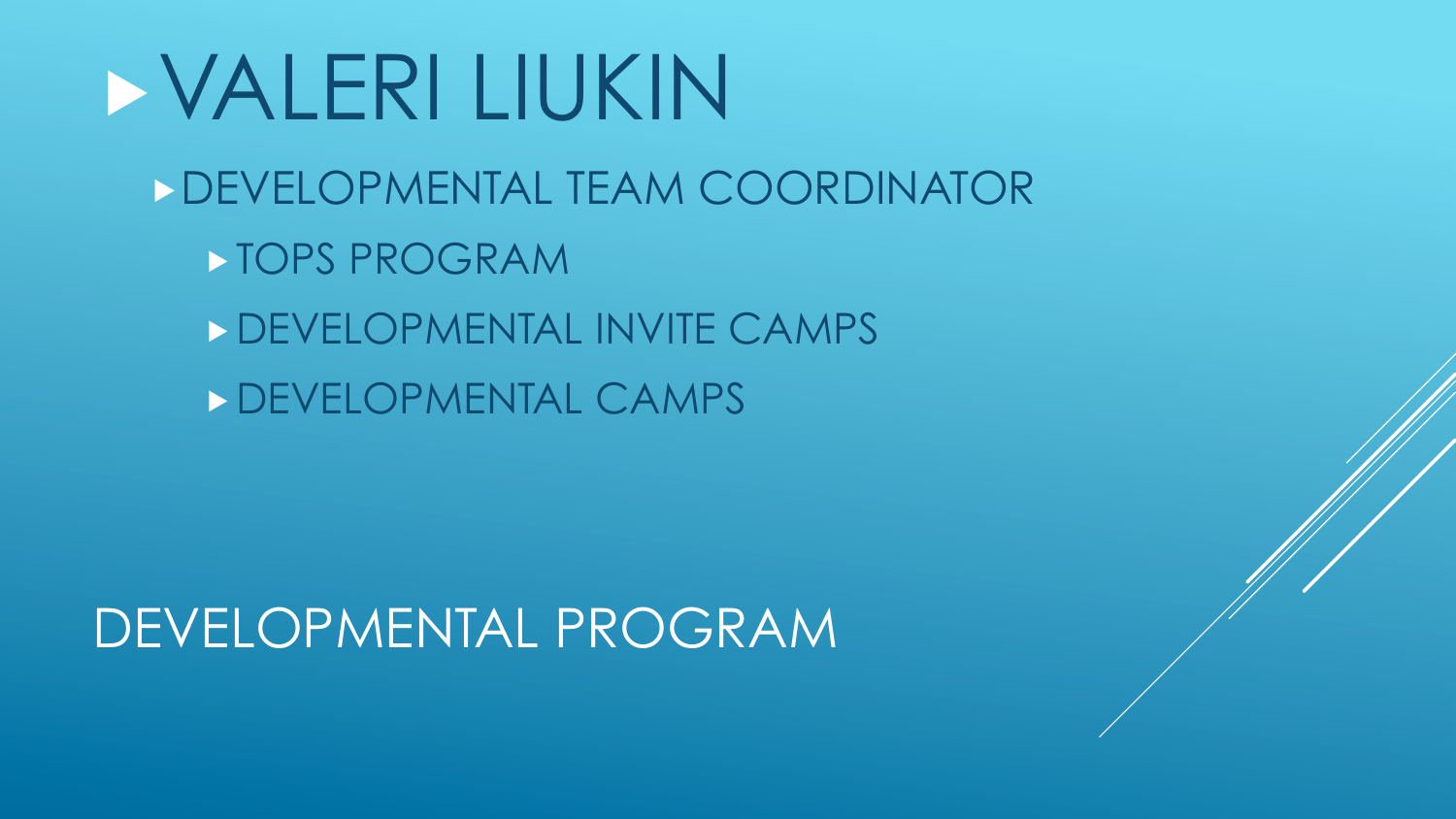Talent Opportunity Program Testing – State and National  $\rightarrow$  7 to 10 year old gymnasts Physical Abilities and Basic Skill Testing  $\blacktriangleright$  To identify young athletes who are excelling at their level

TOPS PROGRAM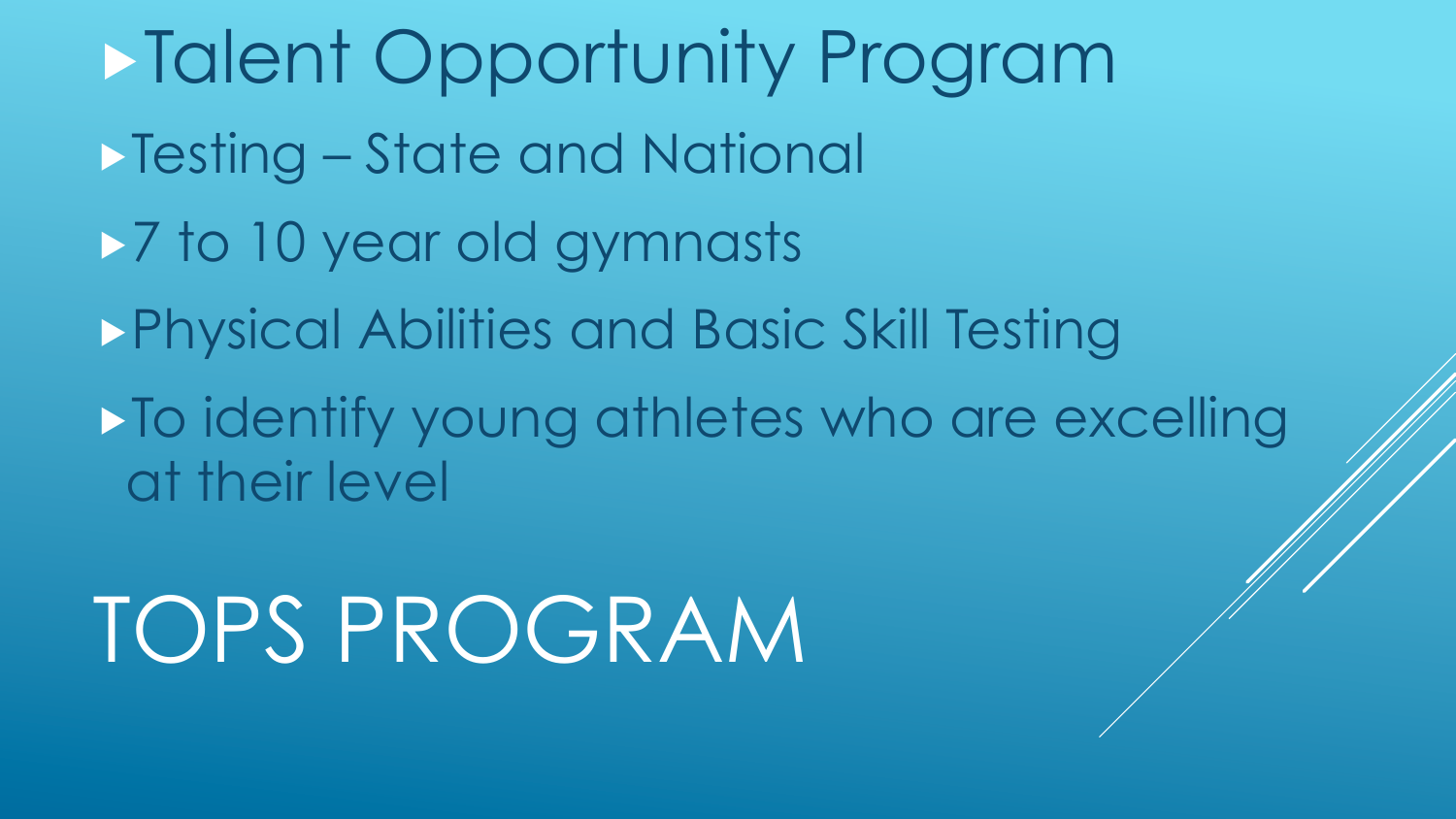**TOPS Webinar in February 2015** USA Website – Webinars **Archived Webinars** 

TOPS PROGRAM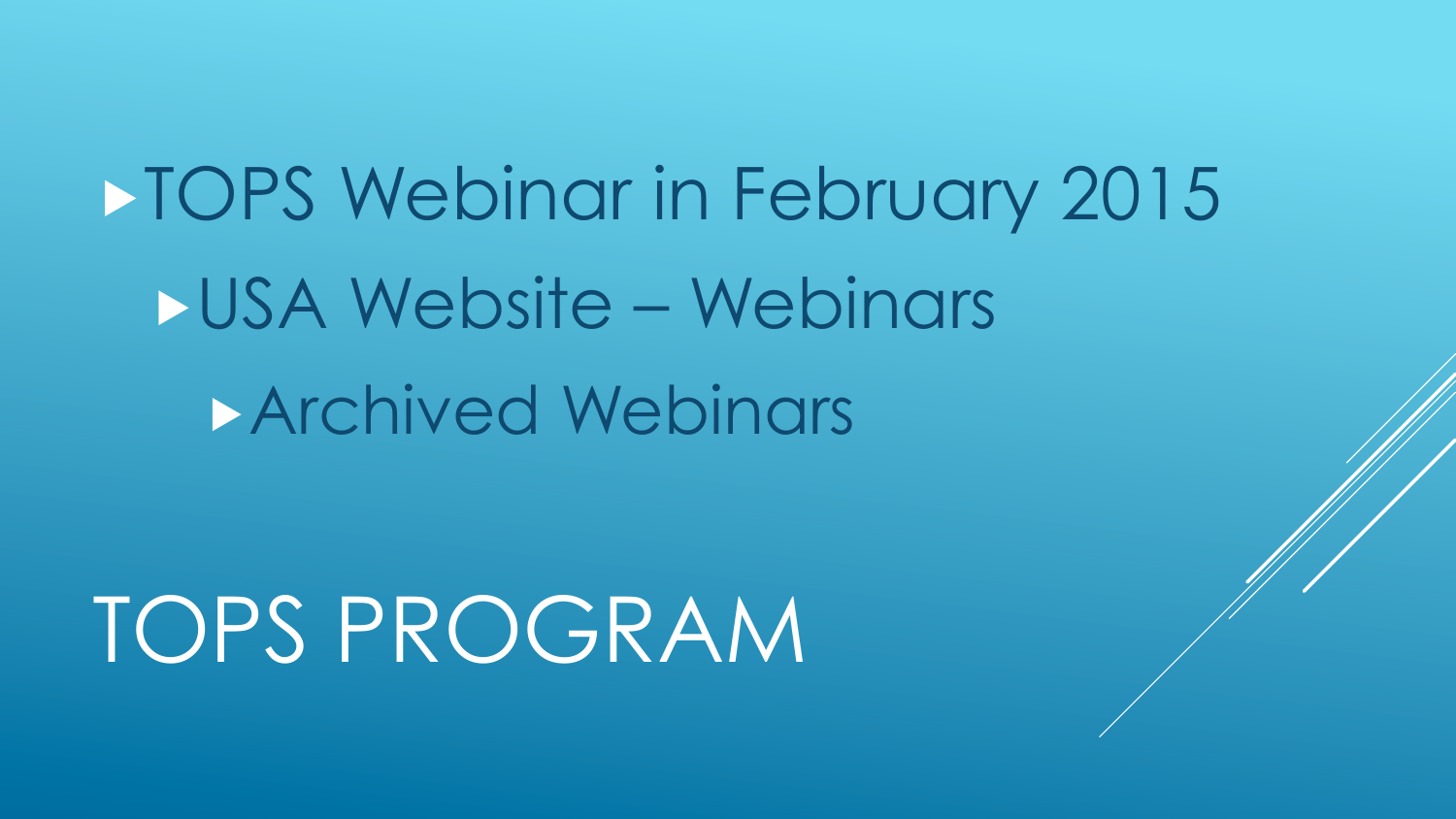## Developmental Camps Developmental Invite Camps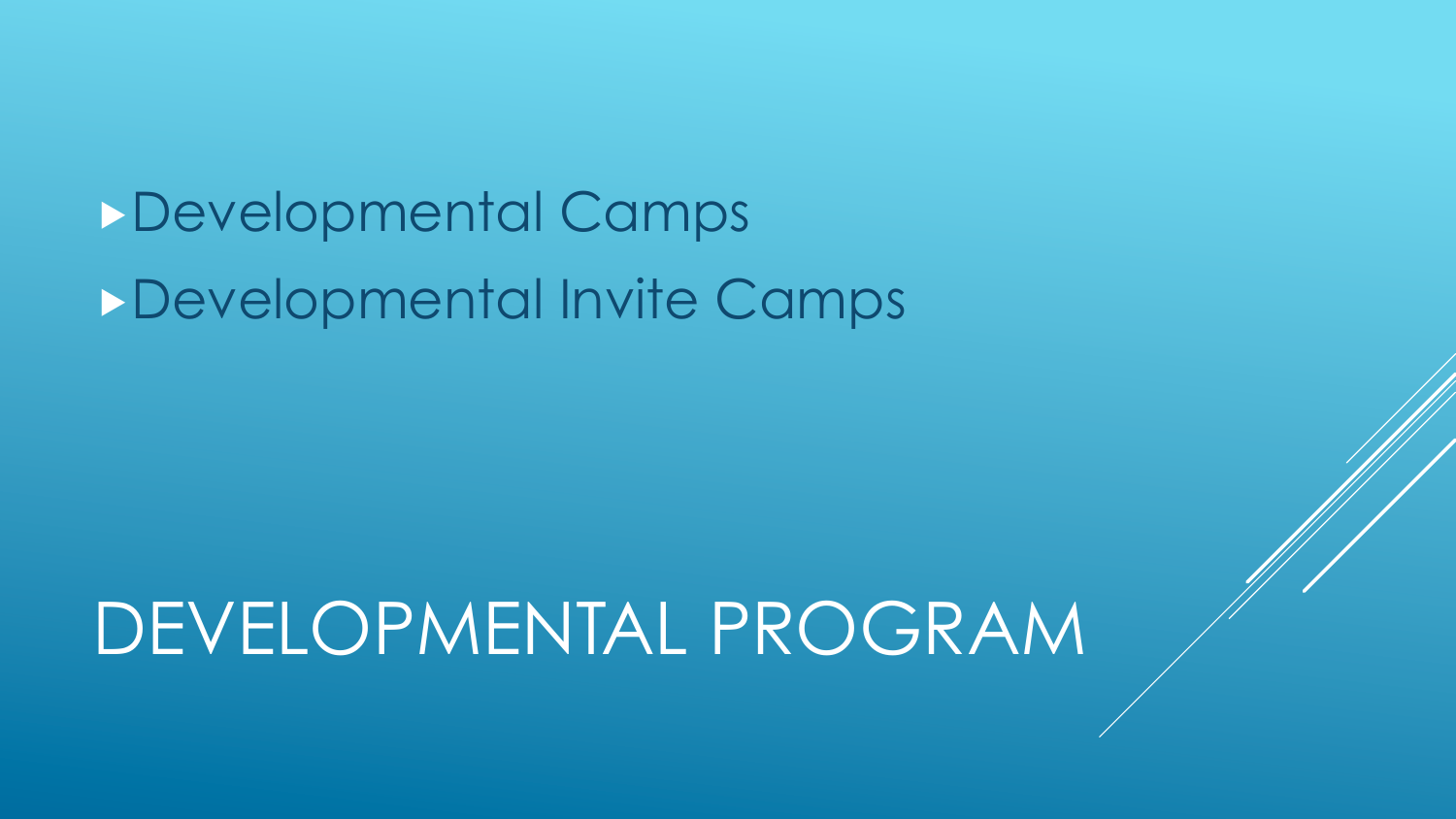#### DEVELOPMENTAL CAMPS

- **> 7X YEAR AT THE NATIONAL TRAINING CENTER**
- INVITE ONLY FROM VALERI LIUKIN AND THE NATIONAL OFFICE
- 5 DAY CAMP
	- **PHYSICAL ABILITIES TESTING**
	- **EXPERIENCATION OF ROUTINES AND SKILLS**
	- **NO-A-DAY TRAINING**
	- **COACHES LECTURES**
	- CAMP FEES FOR ATHLETES AND COACHES PAID BY USA GYMNASTICS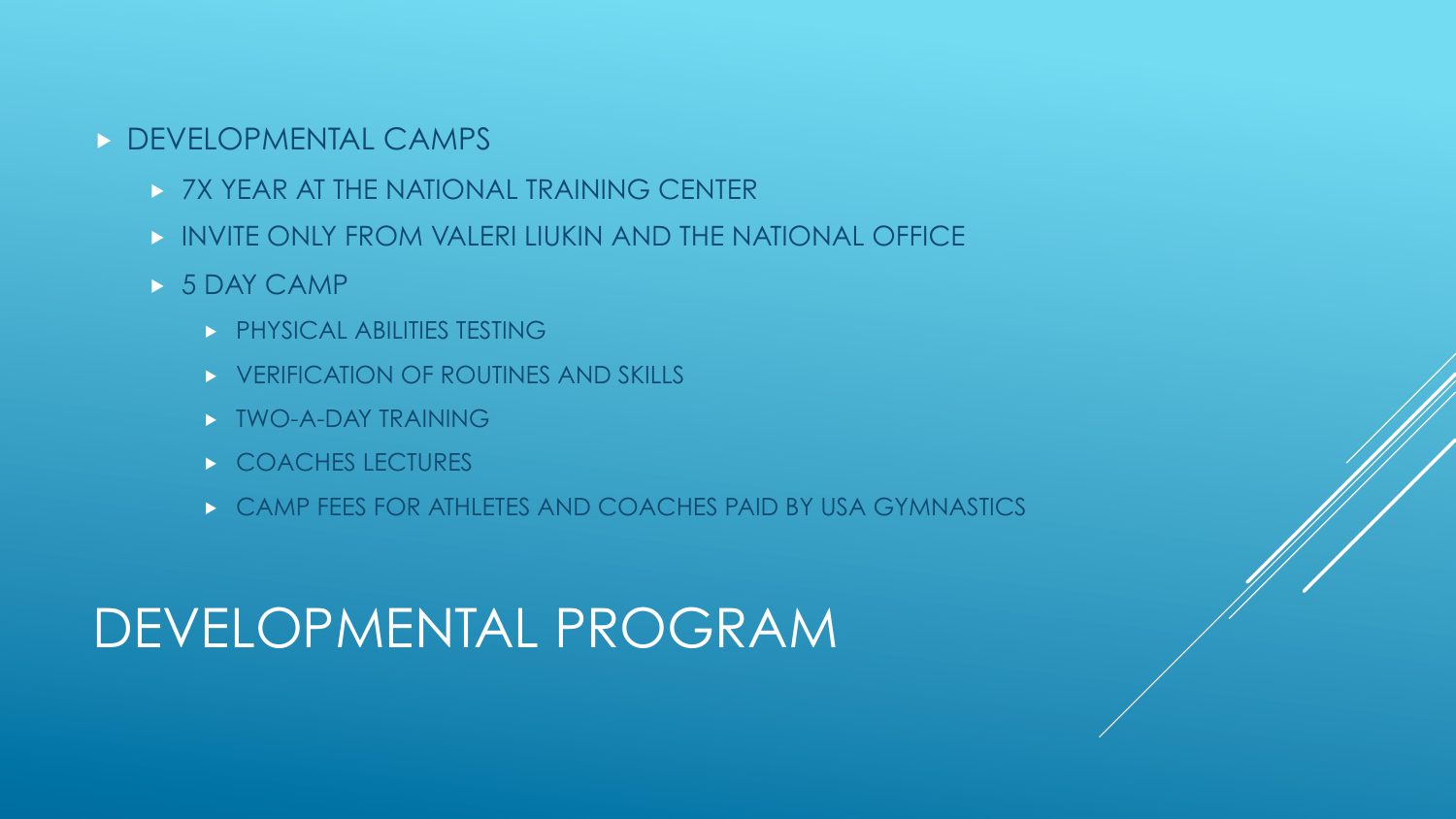#### **DEVELOPMENTAL INVITE CAMPS**

- **> 3X YEAR AT THE NATIONAL TRAINING CENTER**
- INVITE ONLY FROM VALERI LIUKIN AND THE NATIONAL OFFICE
- **4 DAY CAMP** 
	- **PHYSICAL ABILITIES TESTING**
	- **EXPERIENCATION OF ROUTINES AND SKILLS**
	- **NO-A-DAY TRAINING**
	- **COACHES LECTURES**
	- **EXAMP FEES COVERED BY ATHLETES AND COACHES**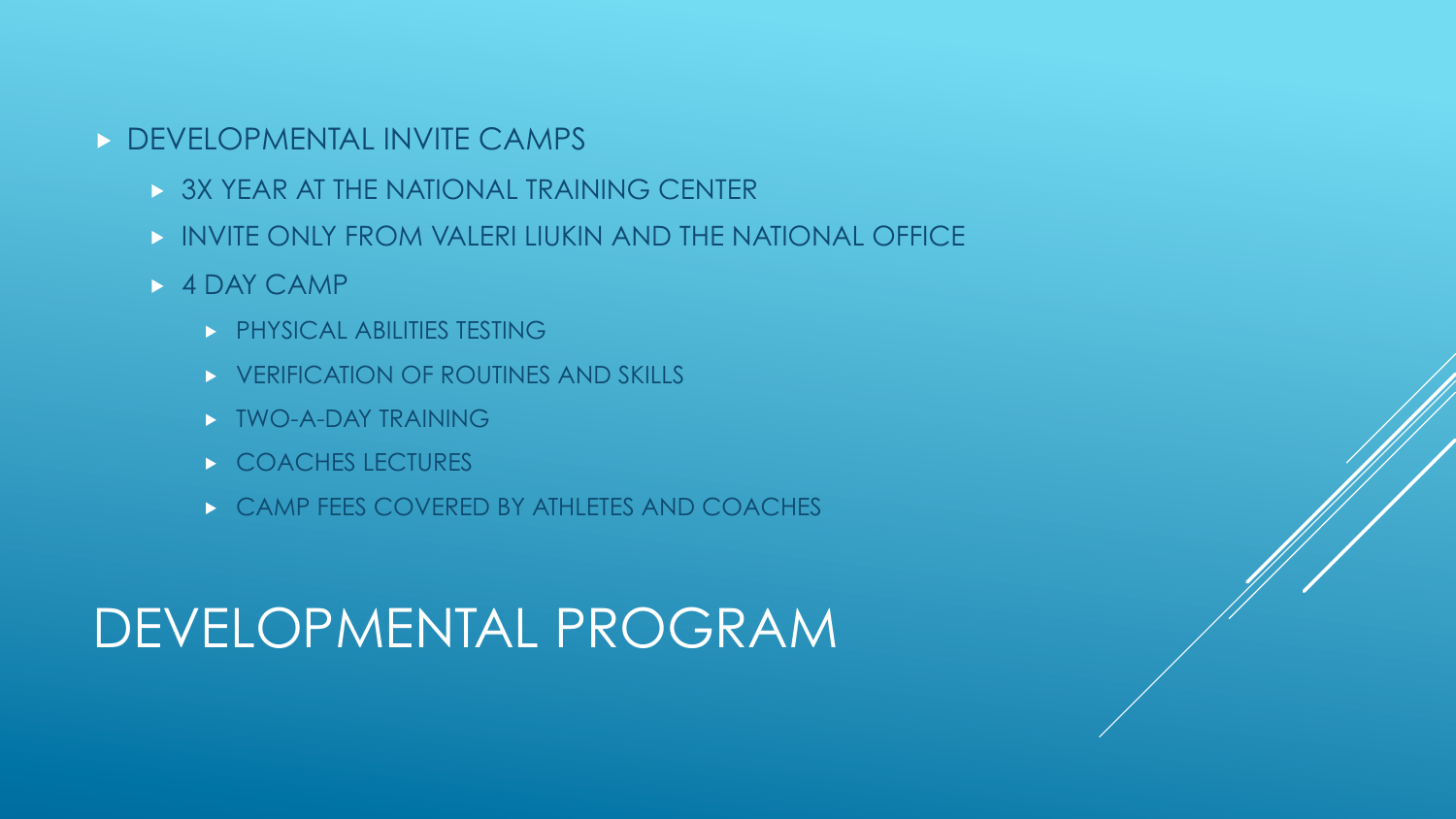#### INVITE TO THE CAMPS

- **TOPS TESTING AND TOPS A AND B CAMPS**
- **EXTENDED AND ELITE COMPETITIONS** 
	- **NATIONAL QUALIFIER**
	- CLASSICS AND CHAMPIONSHIPS
- JO NATIONALS LEVEL 9 EAST AND WEST CHAMPIONSHIPS
- **LARGE INVITATIONAL MEETS**
- **NO VIDEO SUBMISSIONS BY COACHES/CLUBS** 
	- RULES AND POLICIES ELITE SECTION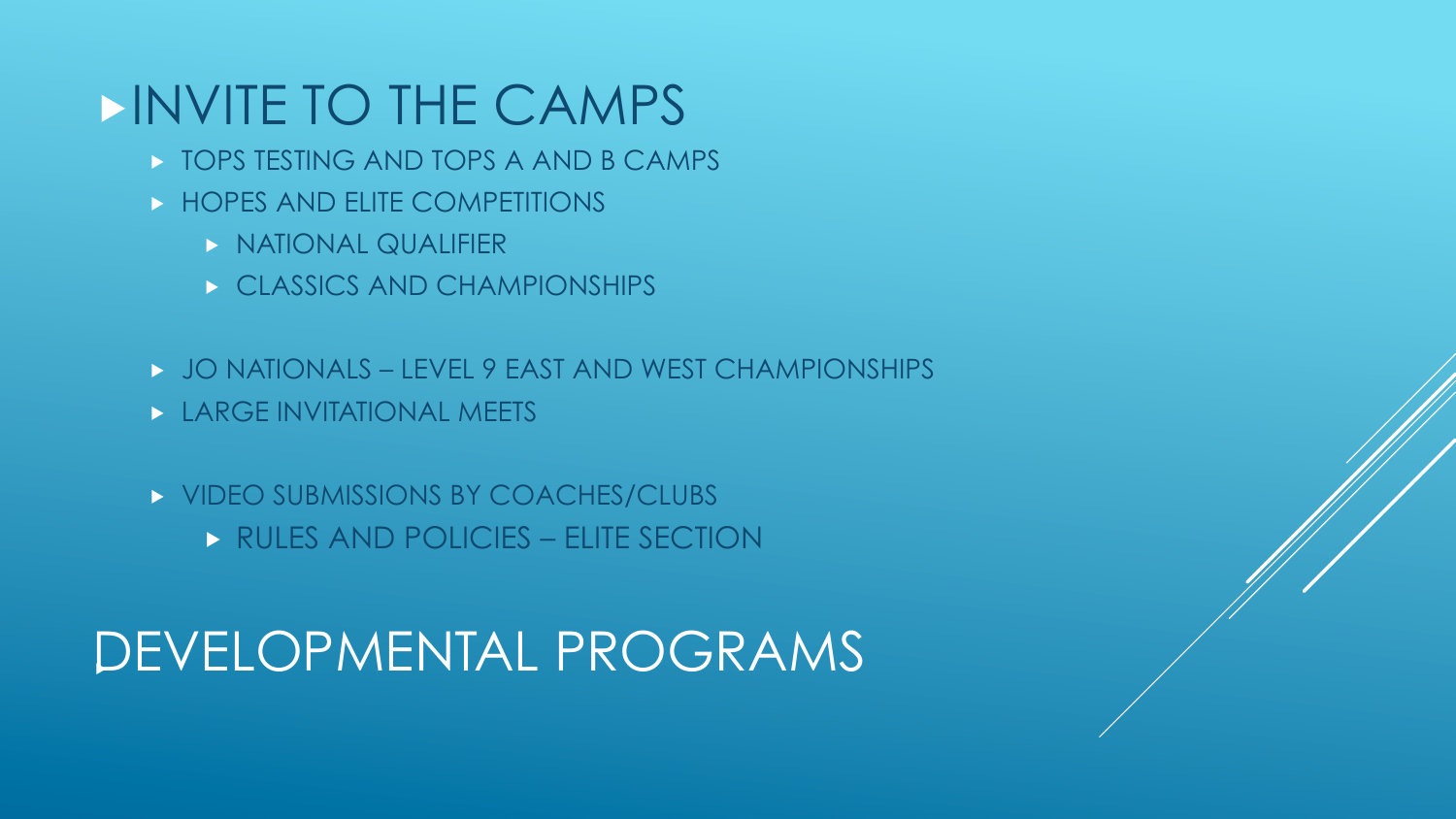# HOPES

Athlete Developmental Pipeline USA GYMNASTICS Women's Program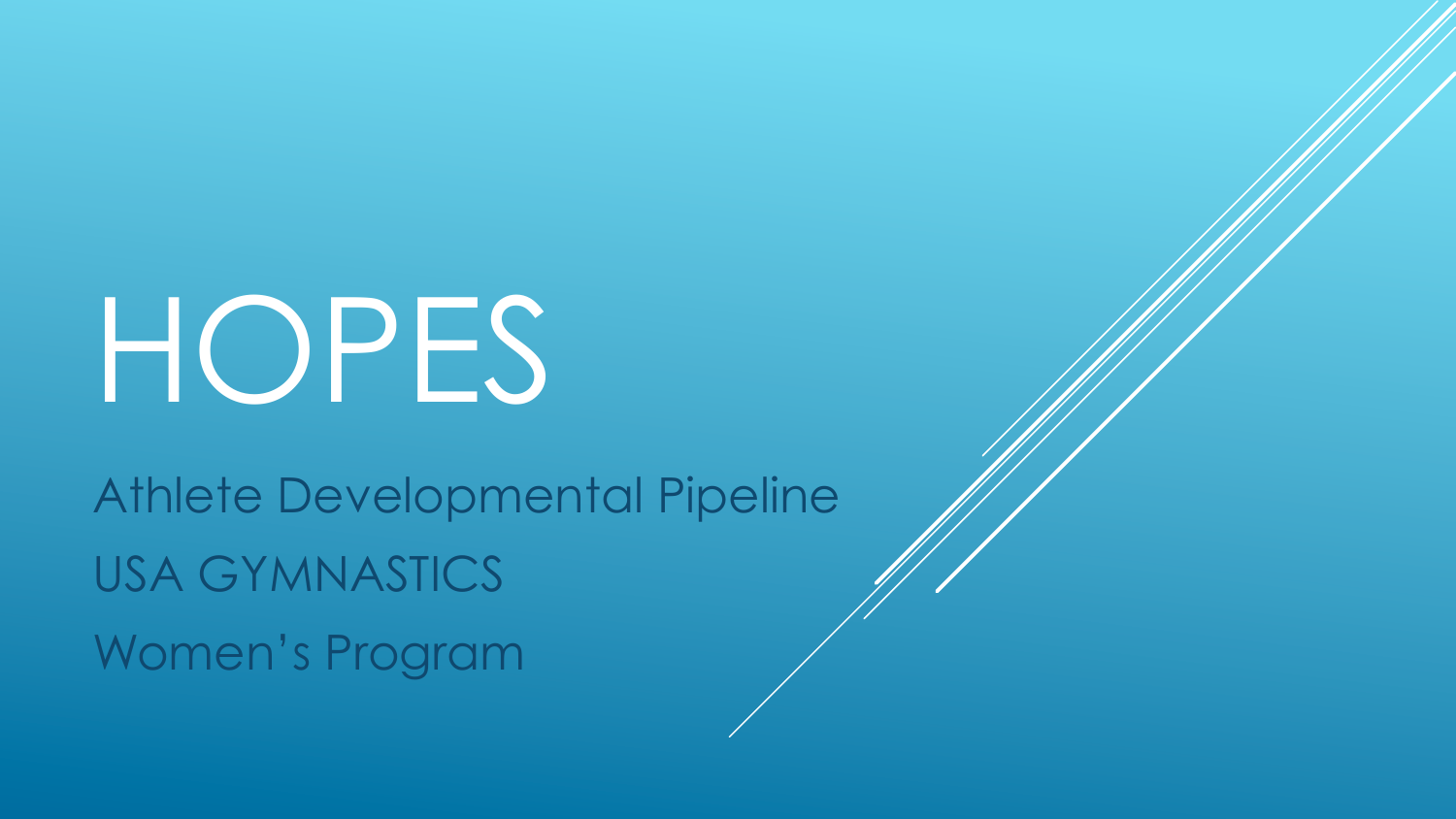# PRE-ELITE PROGRAM ELITE COMPULSORY **DOPTIONALS**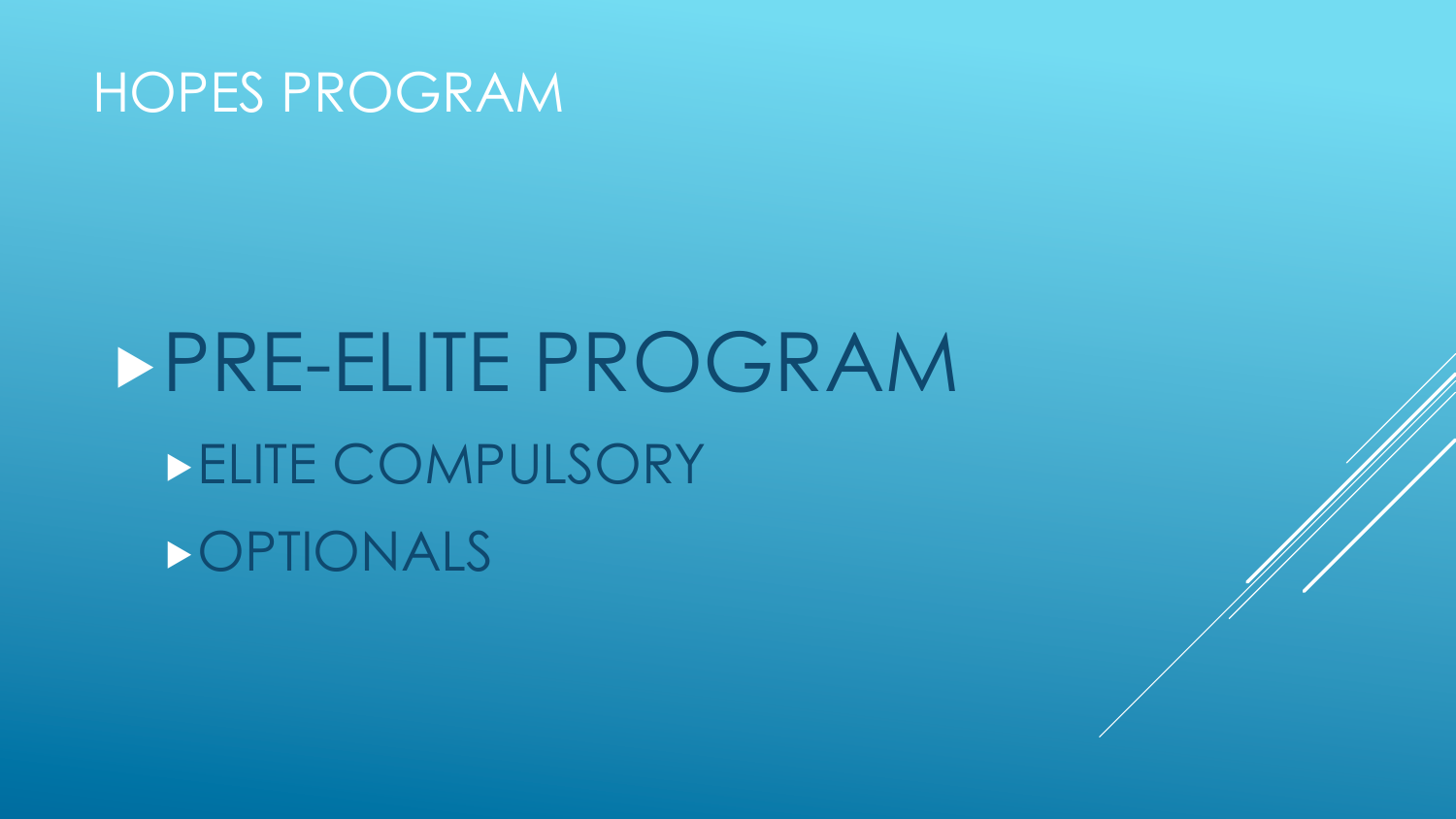HOPES COMPETITION SEASON January – Hopes Championships **Friday, June 3rd in conjunction with** the Secret Classic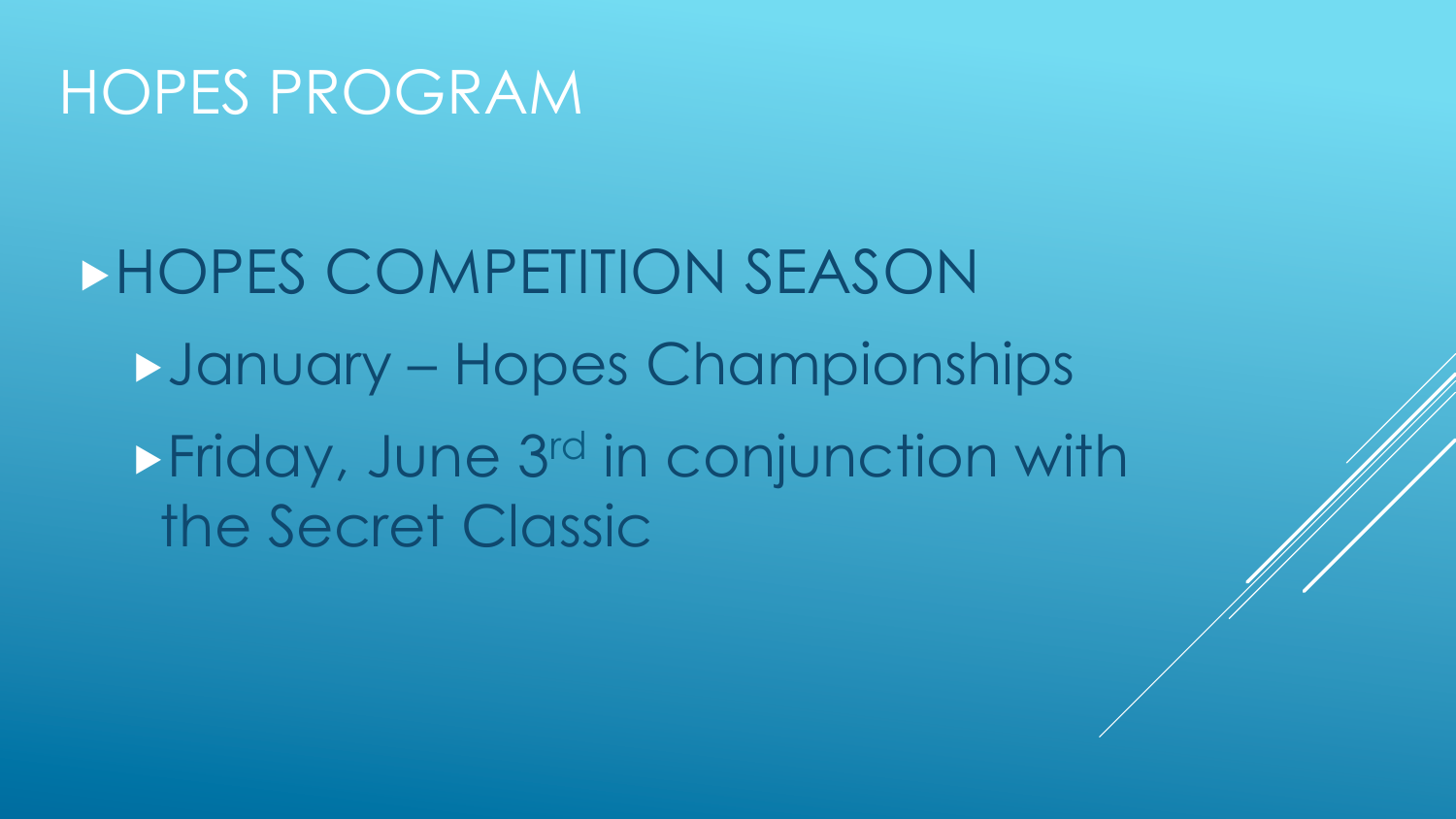# HOPES ATHLETES Compete as a Junior Olympic Gymnast **Hopes athlete during the elite season** IN THE SAME YEAR!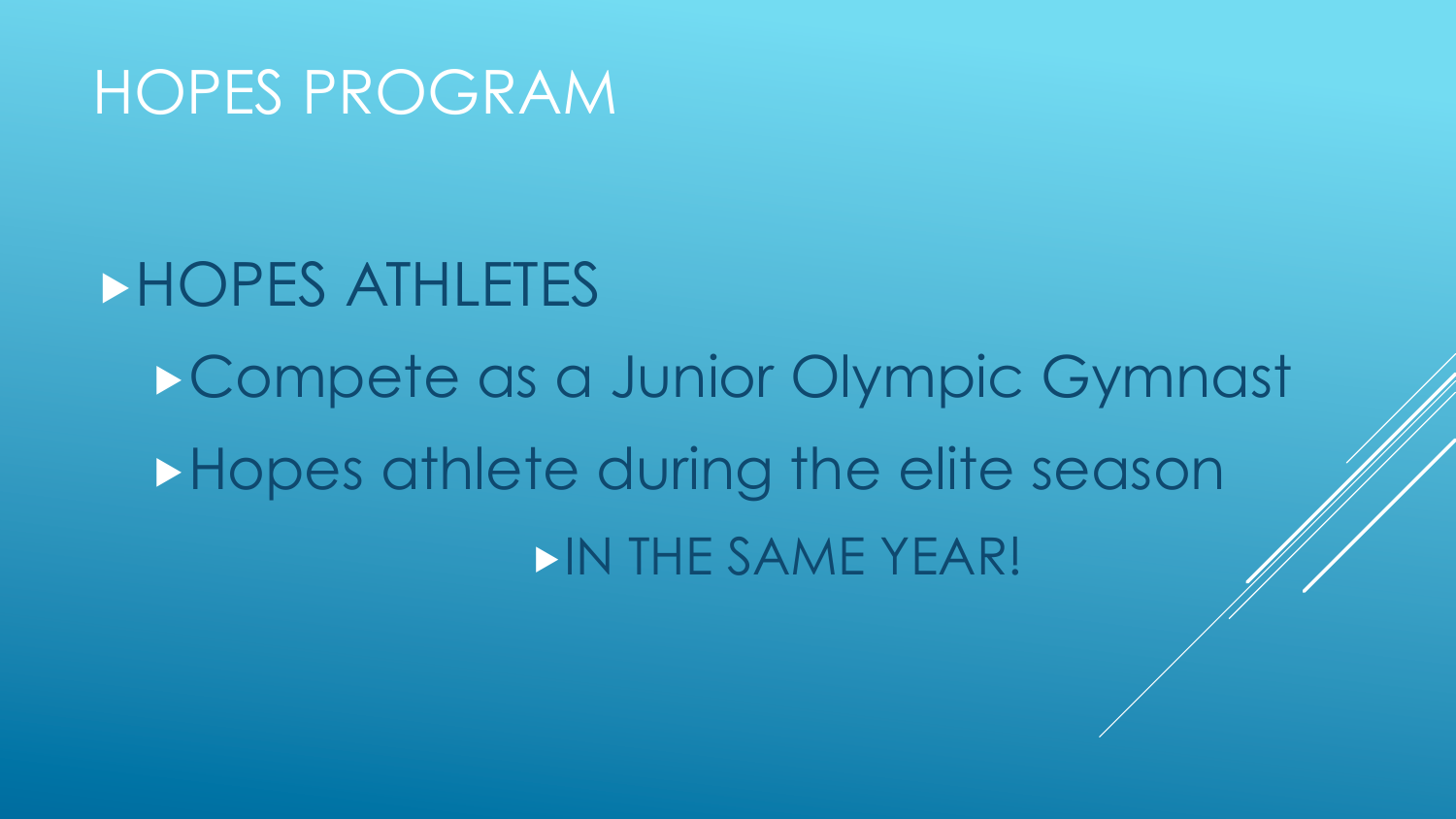# HOPES AGE GROUPS 10-11 YEAR OLDS **12-13 YEAR OLDS** AGE GROUP BASED ON AGE ON 12/31 OF COMPETITION YEAR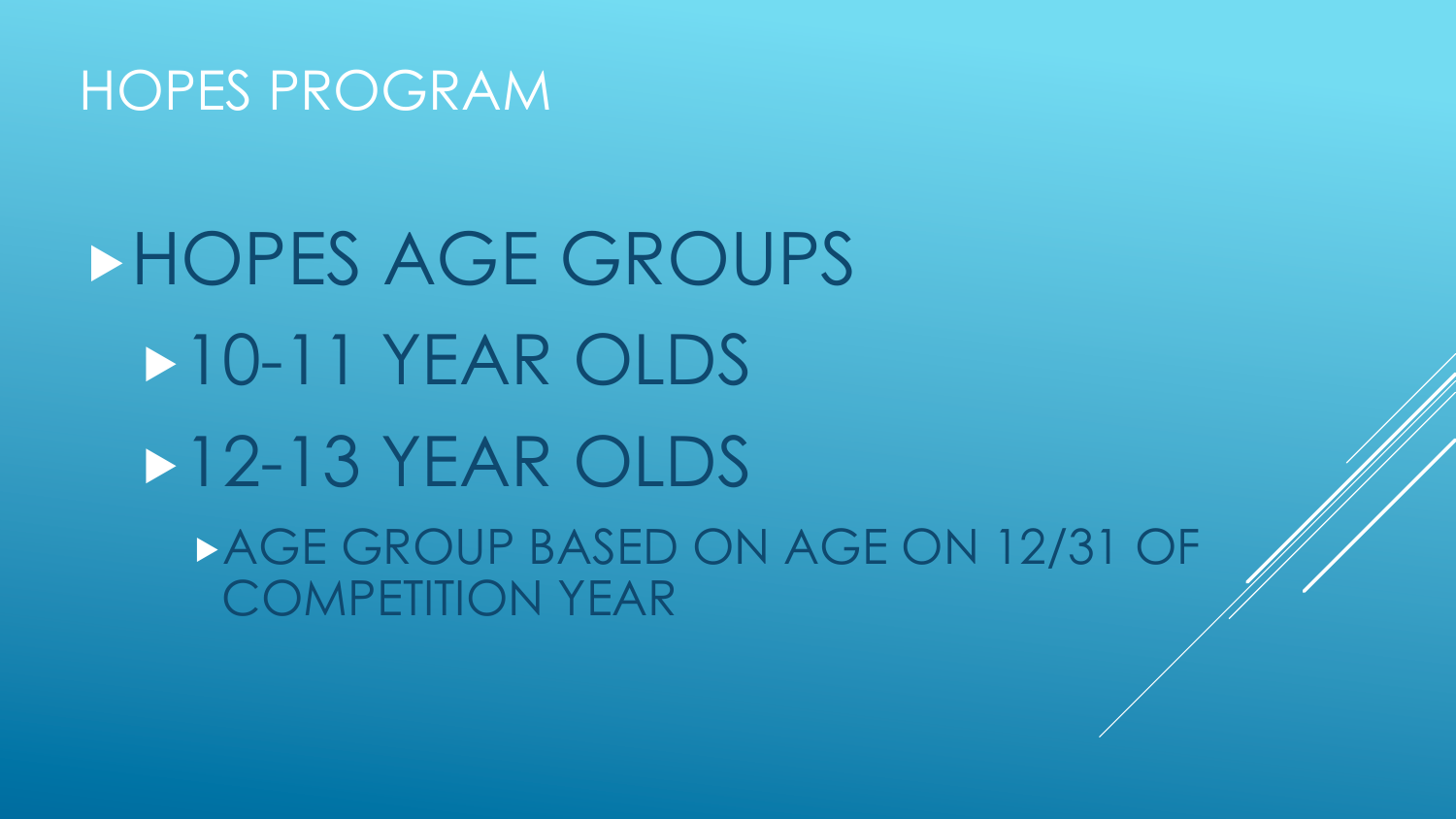**ELITE COMPULSORY** USA Gymnastics Website Text & Video Q&A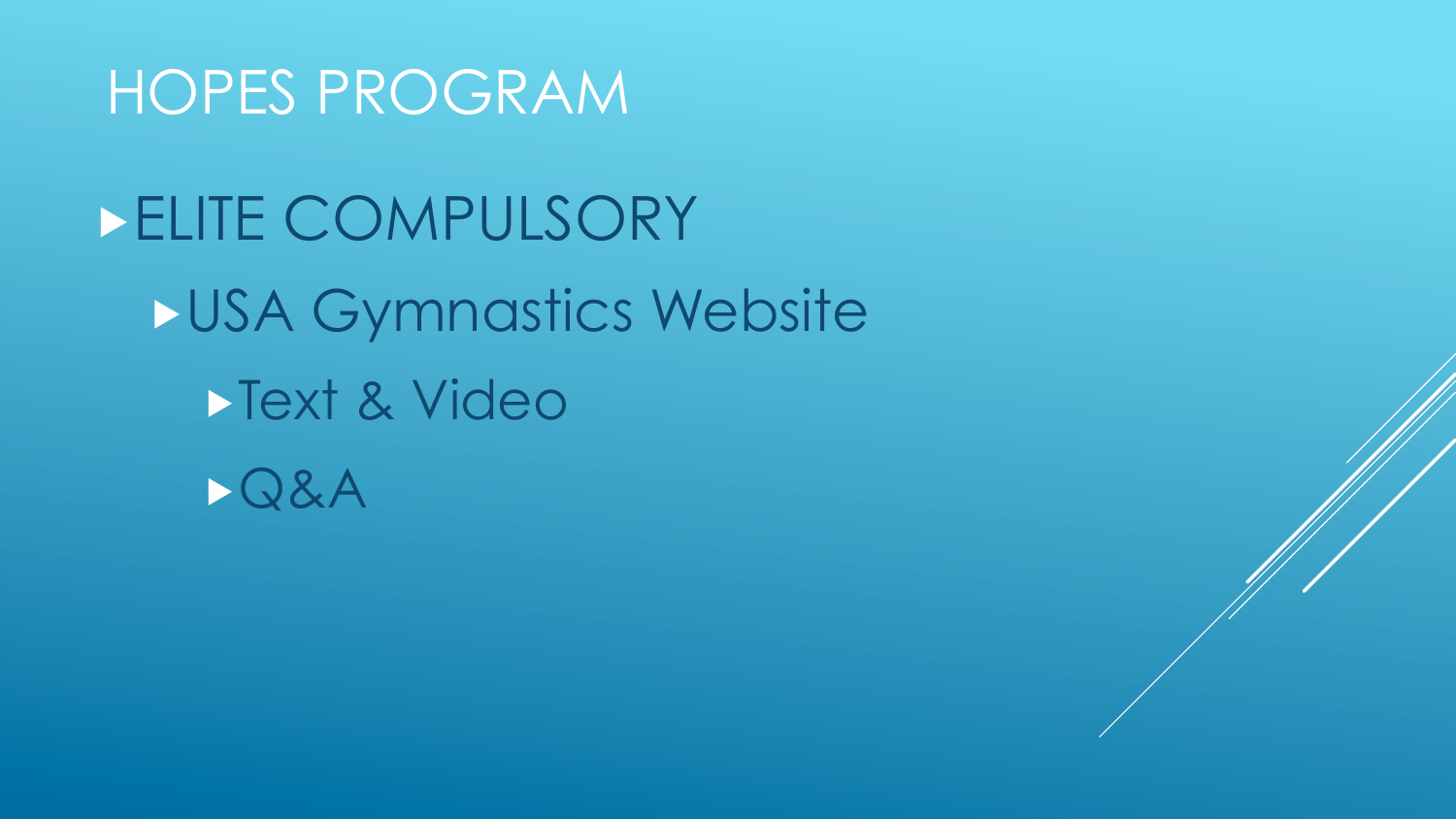ELITE COMPULSORY ROUTINES Must compete each year 10-11 year olds 32.00 at qualifiers 12-13 year olds 33.00 at qualifiers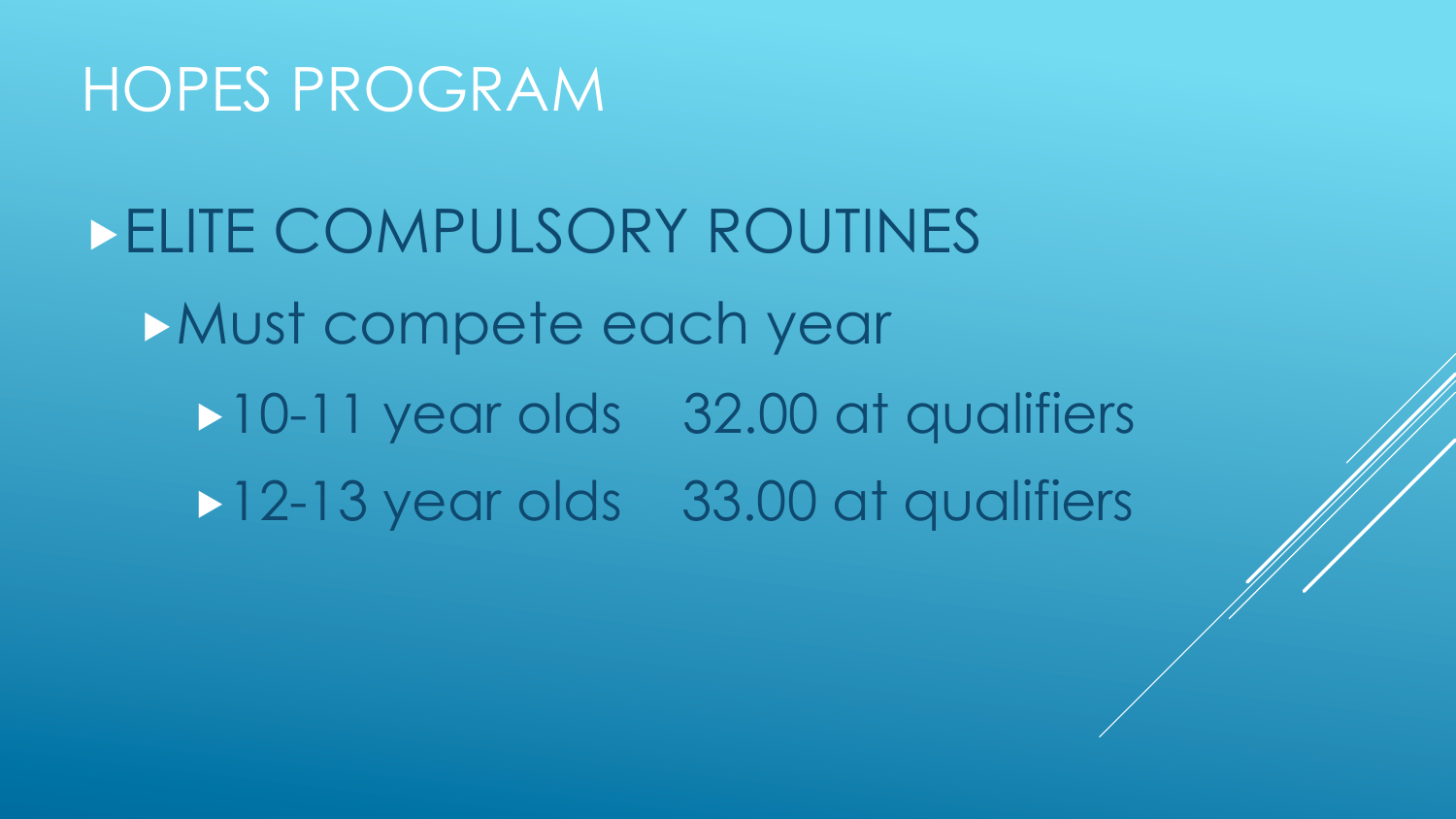#### **ELITE COMPULSORY**

- Vault
	- Any salto vault tuck, pike or layout w/o twist 10. SV
- $\triangleright$  Bars
	- Glide kips, cast to handstand, circles, giants, pirouettes, layout flyaway dismount
- $\rightarrow$  Beam
	- Kicks, hold, sissones, turns, switch leap, standing back tuck, split jump, BWO, FWO or FHS, BHS/BHS series, RO or BHS into dismount
- $\blacktriangleright$  Floor
	- **FHS Series, FHS layout to a second front pike or layout or punch layout** front to a second front pike or layout, RO to two whips, rebound, RO Layout ½ or 1 ½, Switch Leap, Tour jete, Turn, Ring Kick, Jump 1/1, Split Jump to Straddle Jump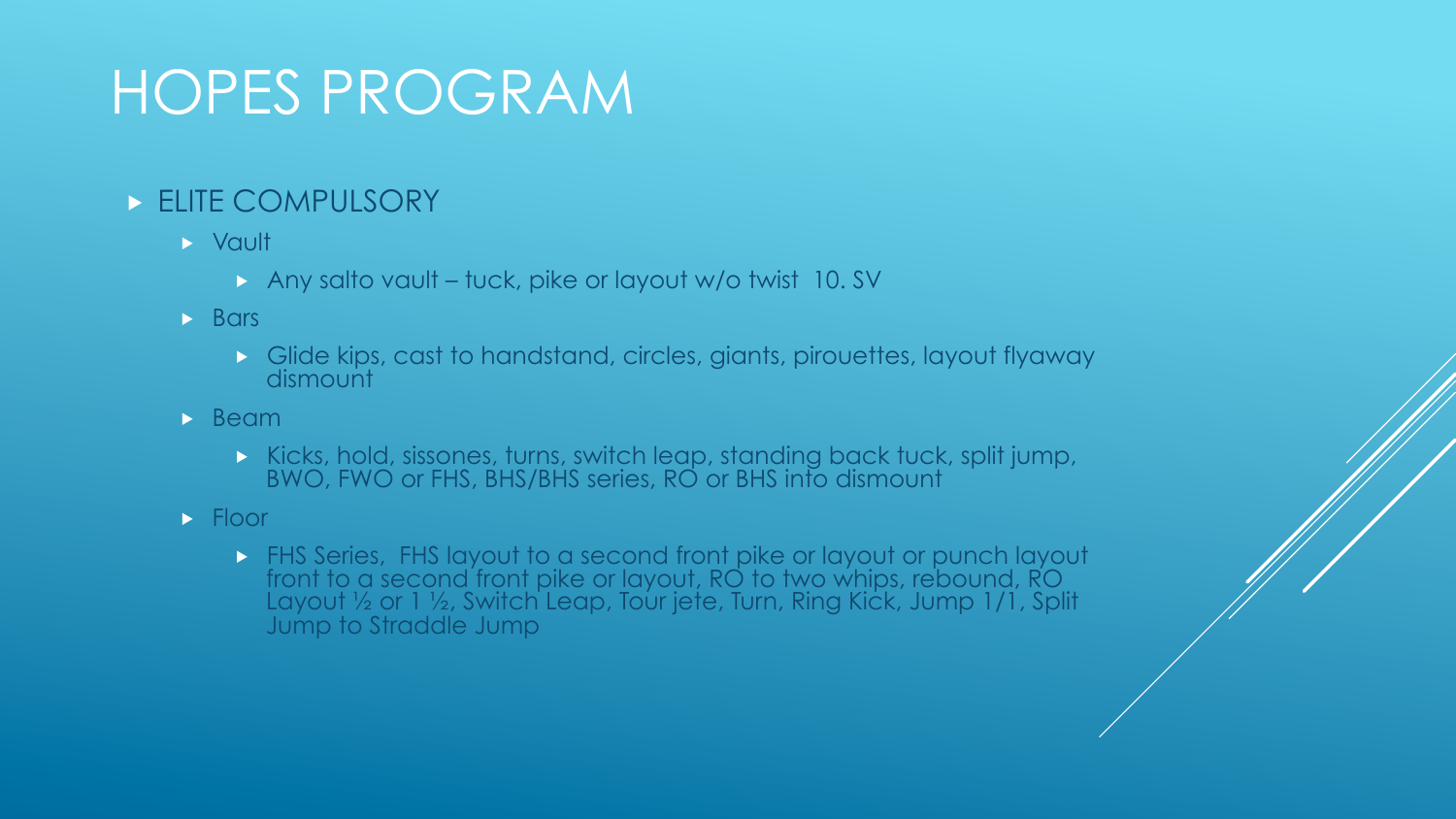#### **DETIONALS**

 $\blacktriangleright$ 

**Compete FIG Rules with Modifications Modifications on our website TOPS/Hopes** FIG Code of Points FIG Website Code of Points Help Desk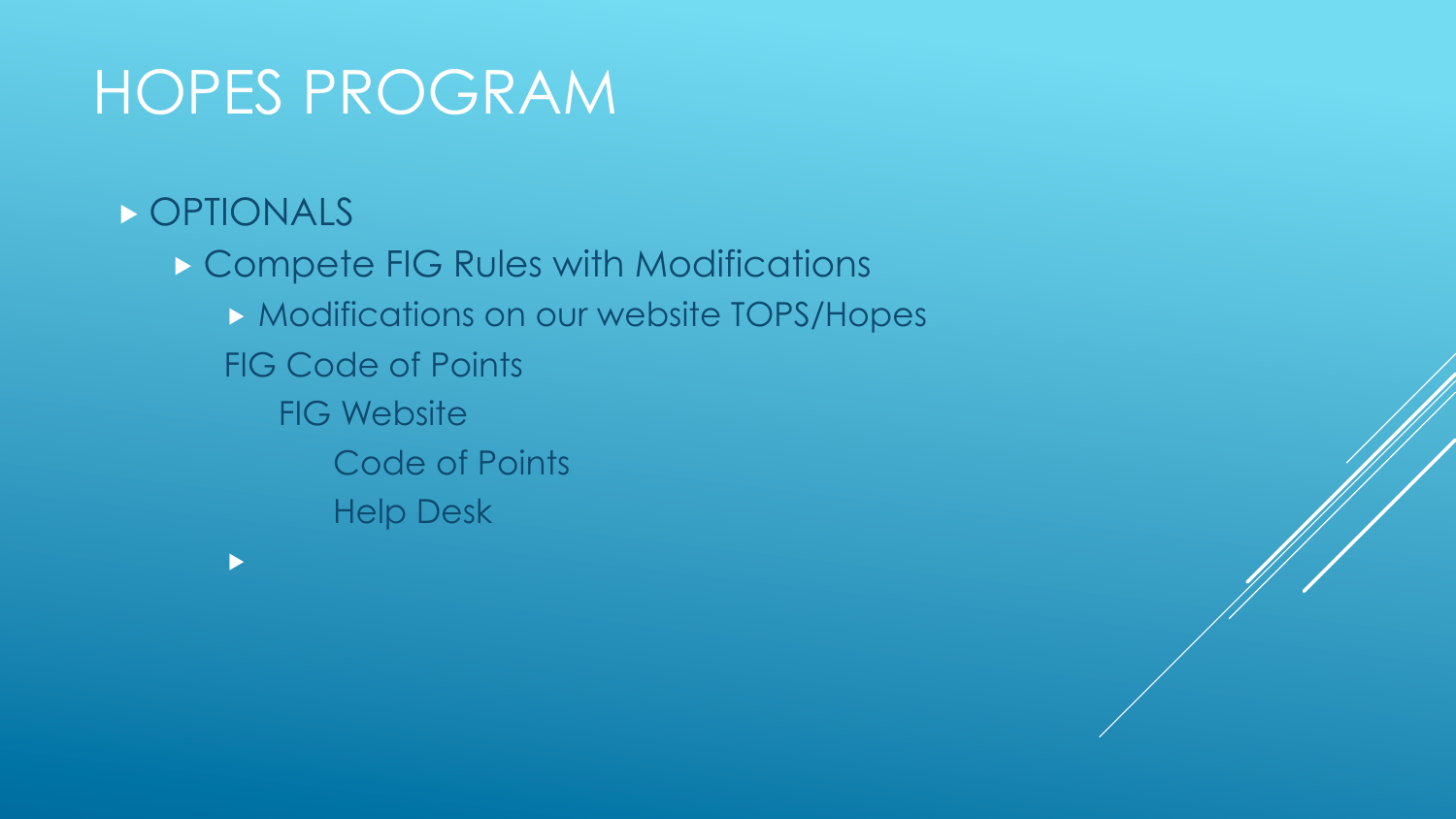#### HOPES MODIFICATIONS

- Composition Requirements specific to each event
	- Listed on our website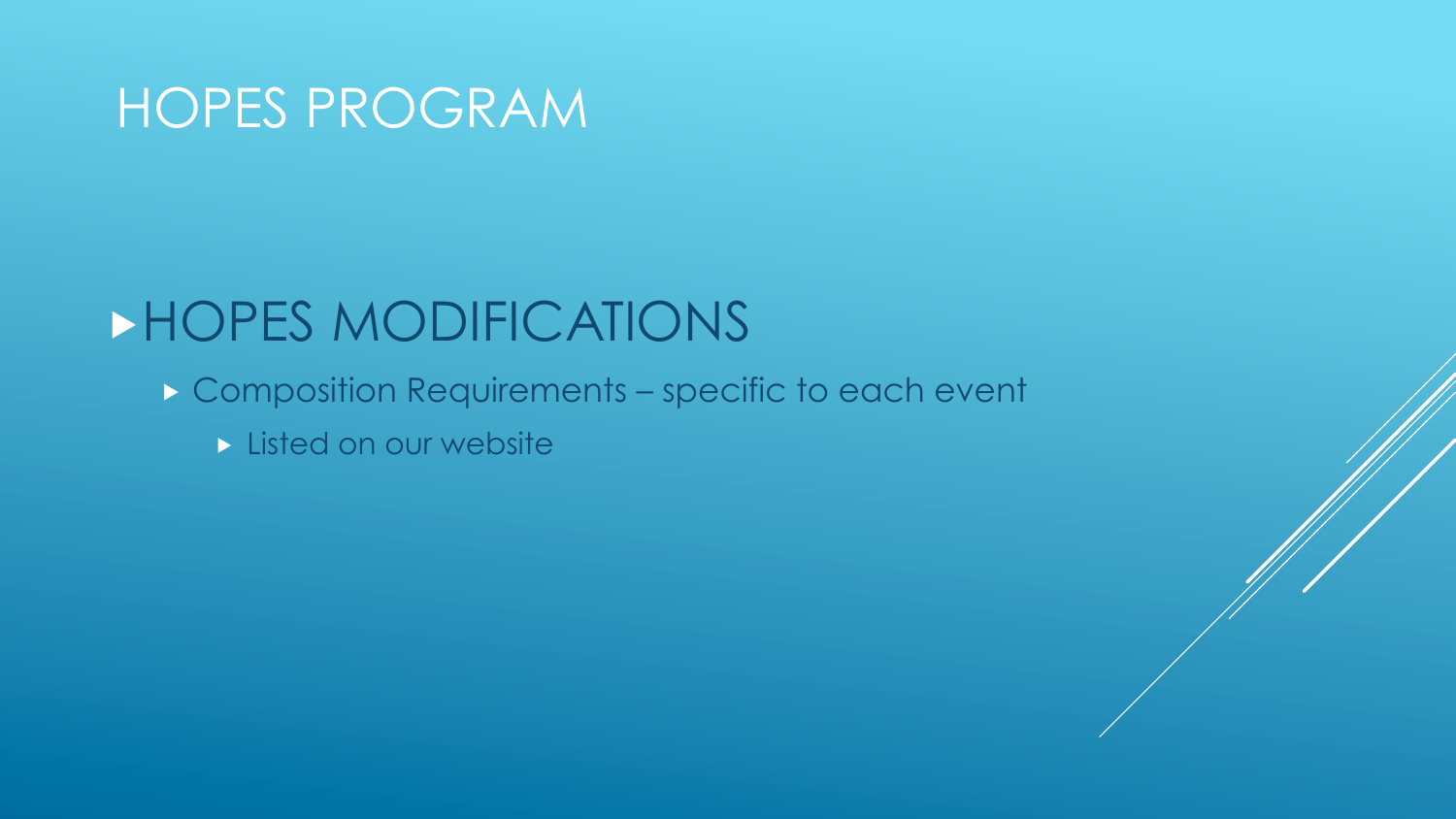#### **HOPES MODIFICATIONS**

- BARS– FIG Rules
	- ▶ 2 release skills
	- Minimum of one front or L grip element and a back circle element (one being a close bar element)
	- 180 degree non-flight turn
	- **Minimum B Dismount**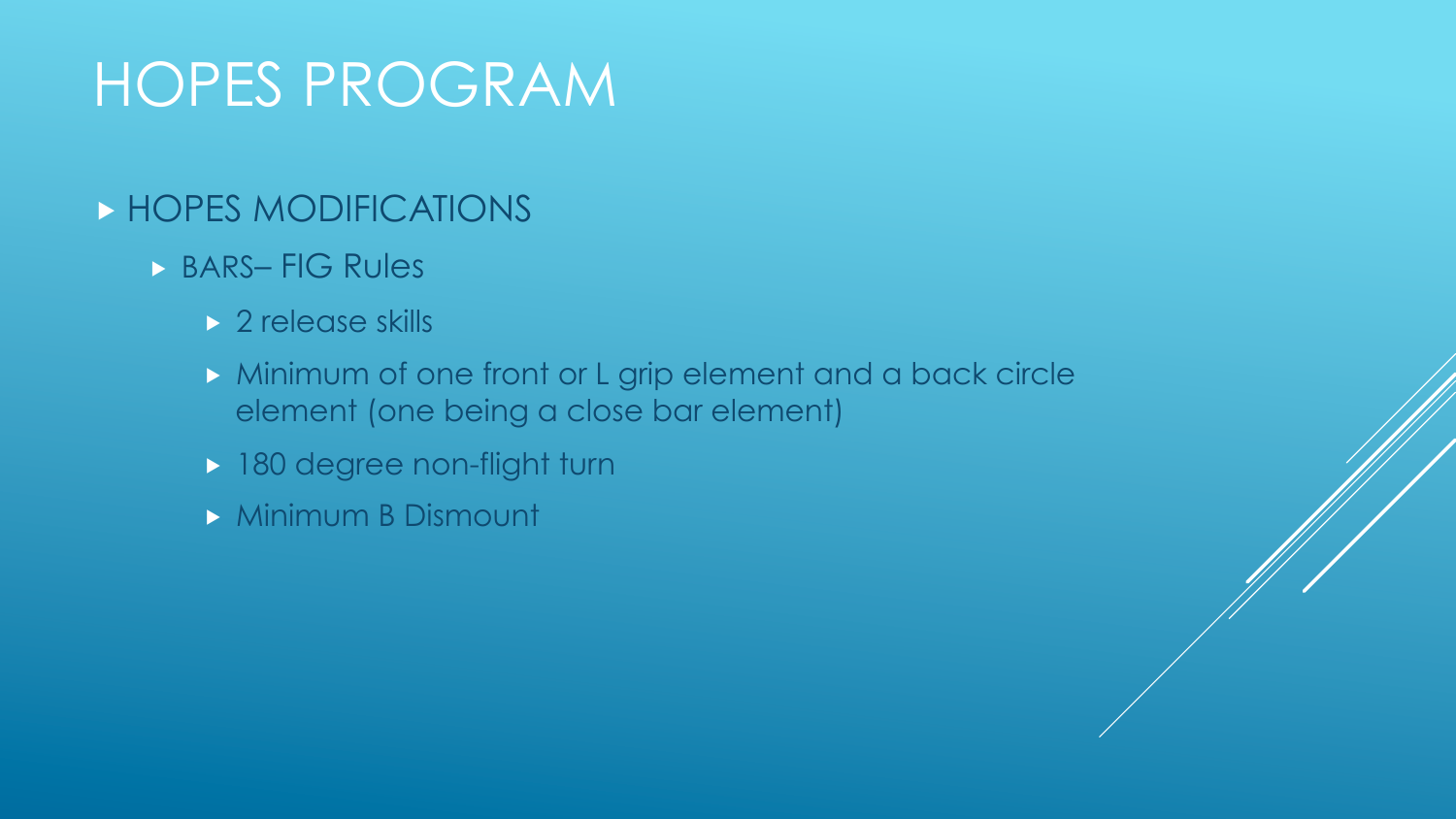#### HOPES MODIFICATIONS

- **BALANCE BEAM FIG Rules** 
	- **Minimum C Dismount**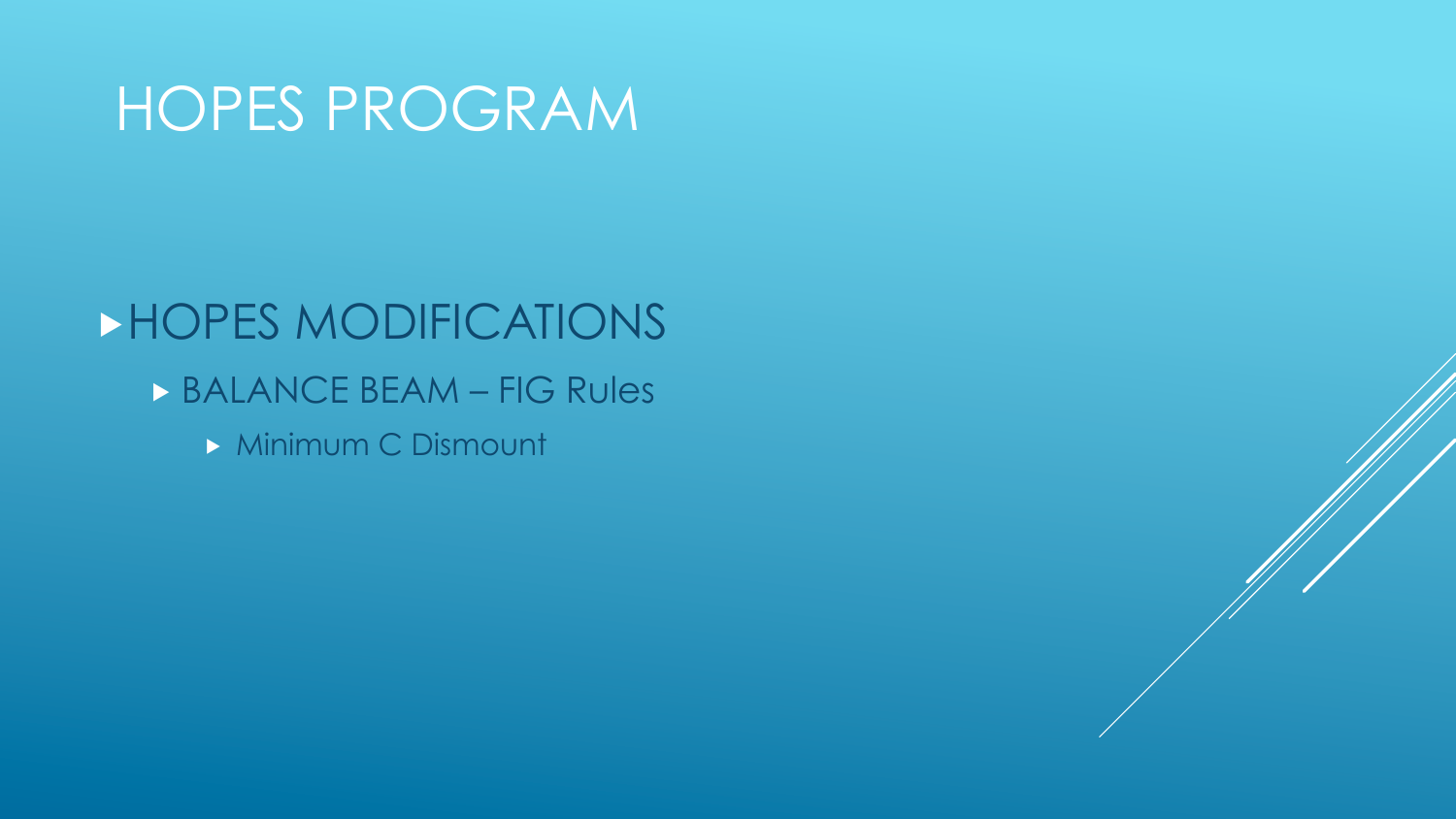HOPES MODIFICATIONS FLOOR EXERCISE – FIG RULES **Minimum C Dismount FIG Corner Deduction** Hopes can stand in the corner with both feet Not longer than a second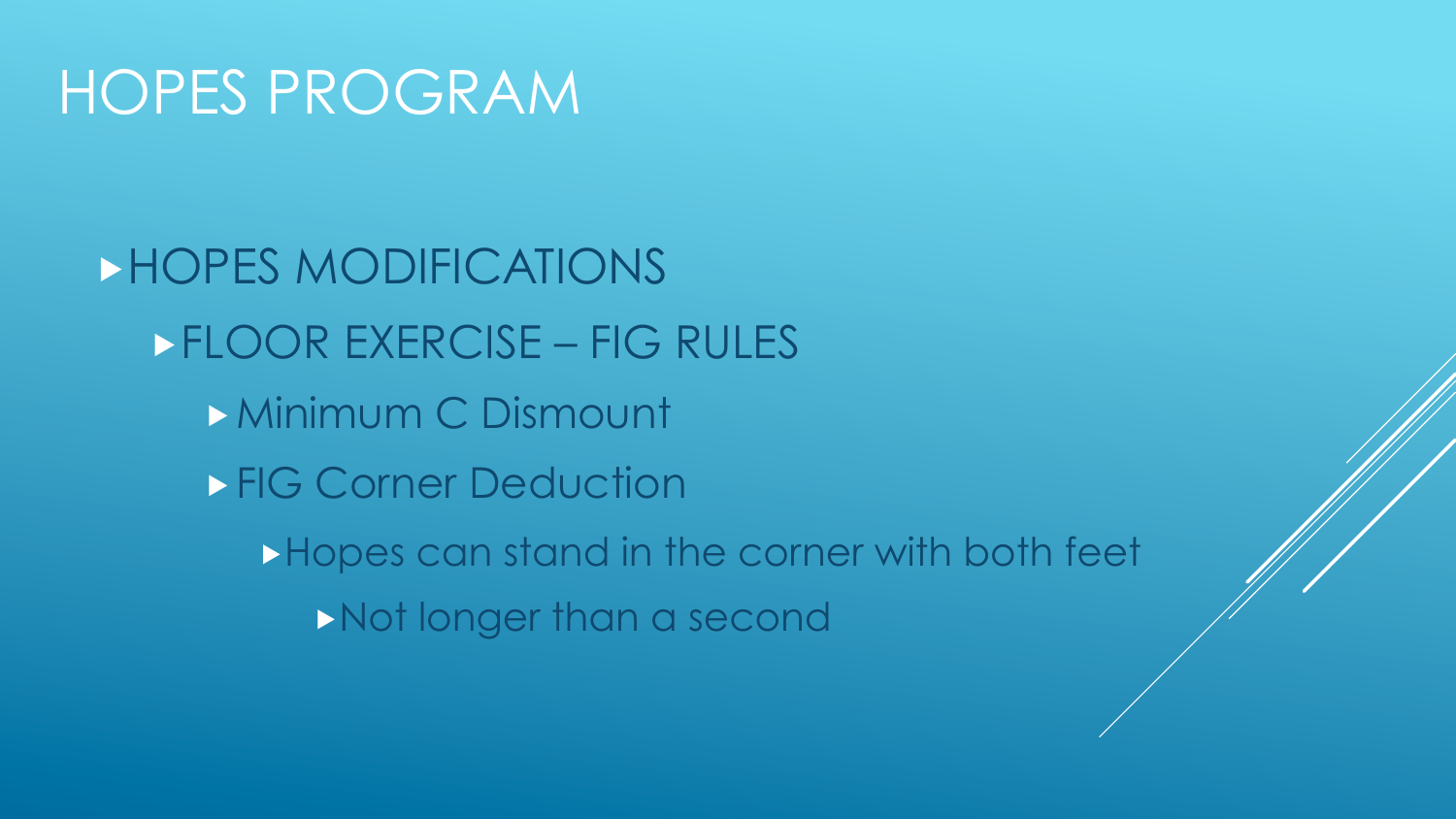HOPES MODIFICATIONS

National Qualifier Technical Packet

- Vault Boards
- **Additional Matting**
- Coaches Bars Vault and Beam Dismounts
- **Bonus Stick in affect for Hopes**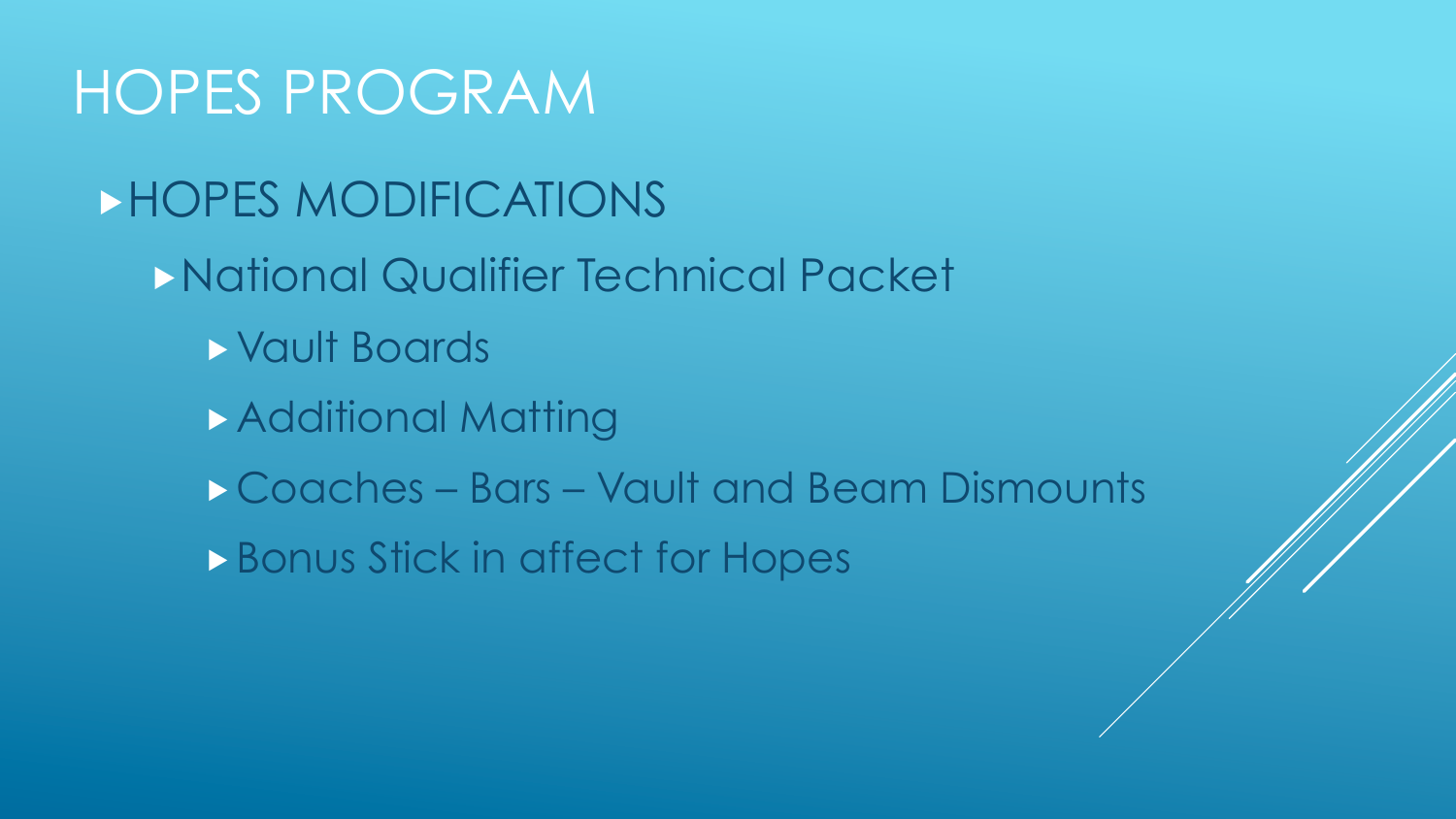## HOPES OPTIONAL ROUTINES 10-11 year olds 47.00 at qualifiers 12-13 year olds 48.00 at qualifiers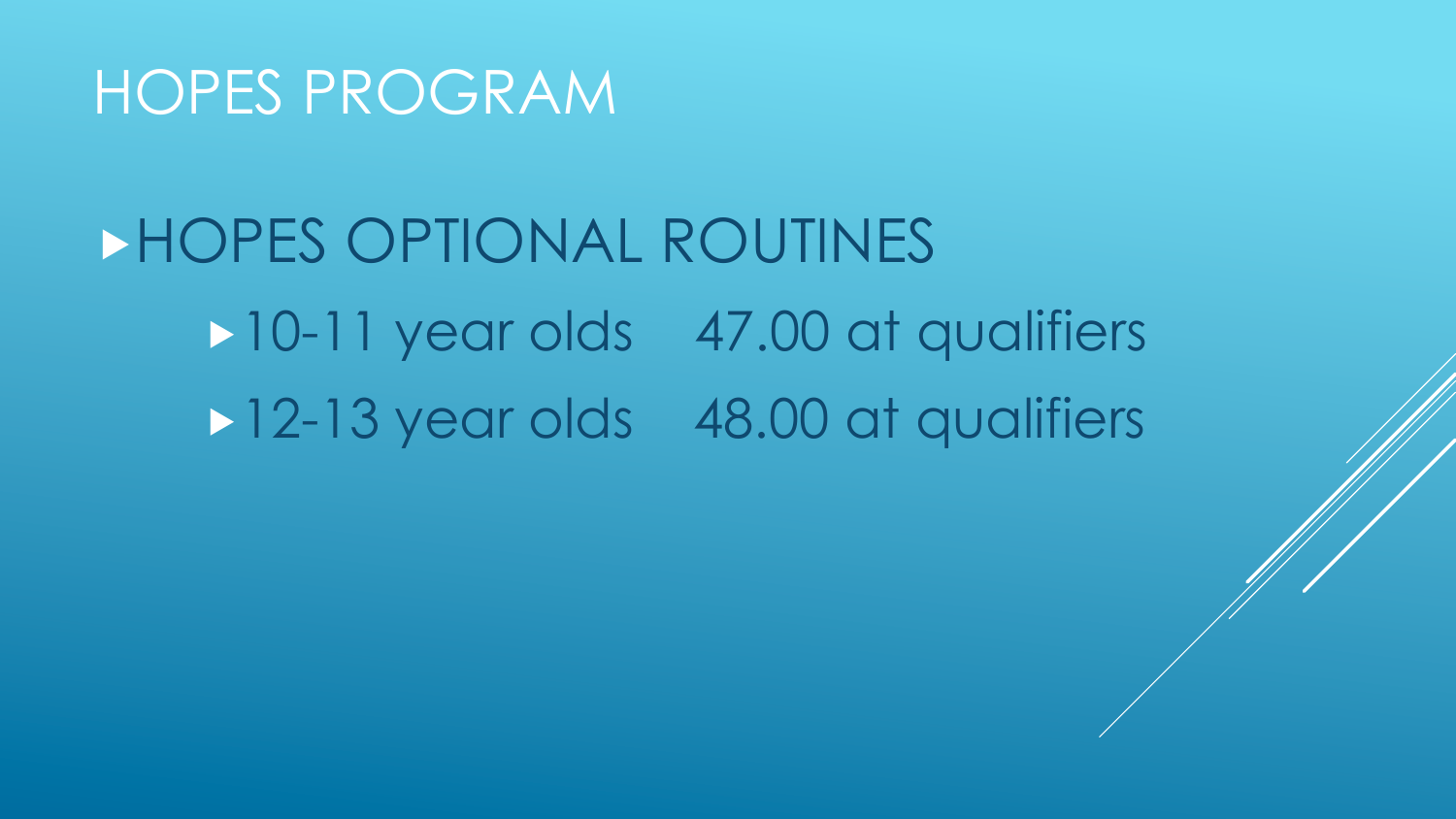QUALIFICATION to Hopes Classic National Qualifiers Hopes National Qualifier - Auburn, Washington **>Compulsory D**optionals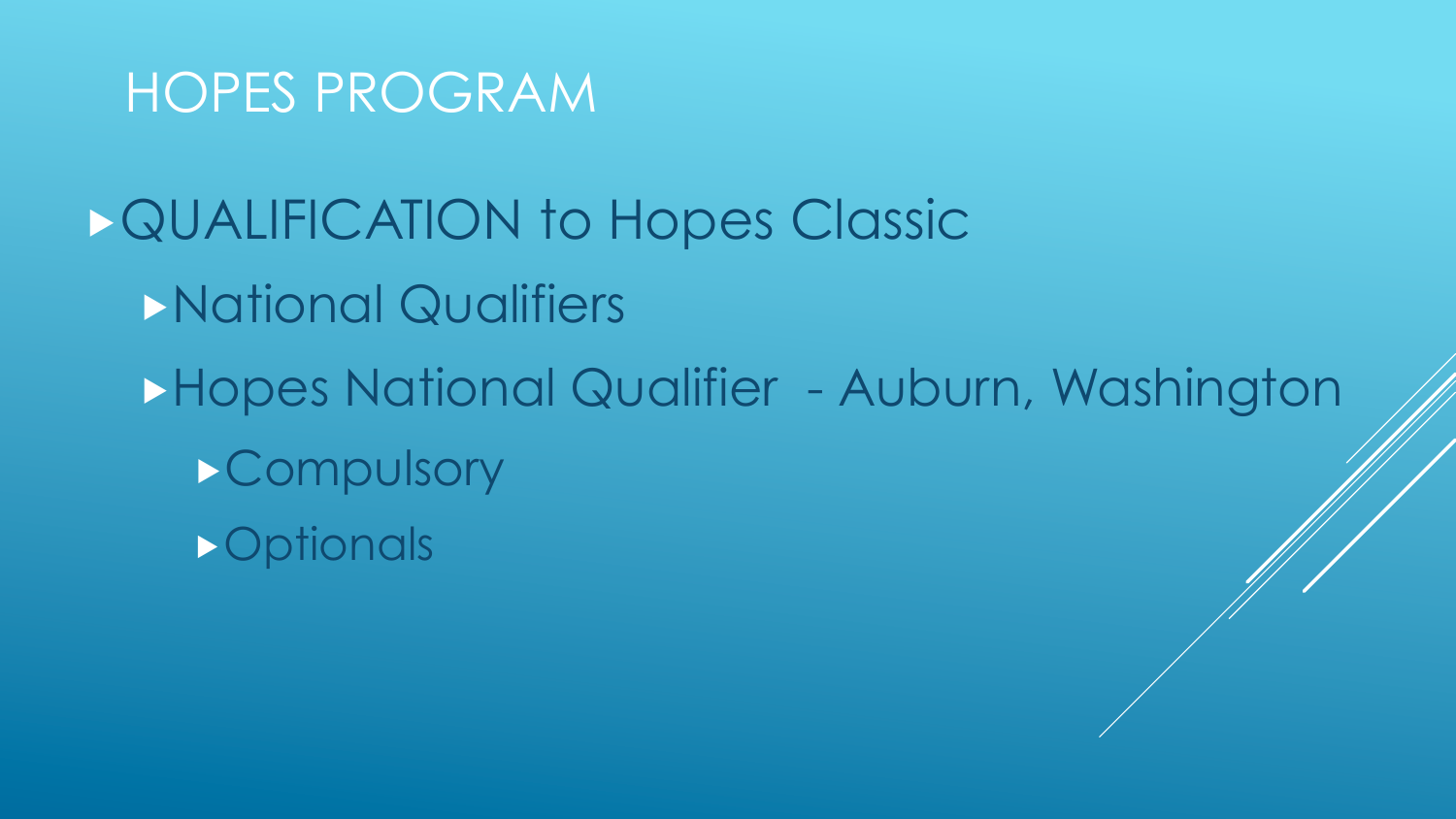**DQUALIFICATION TO HOPES CLASSIC** 10 -11 year olds **32.00 Compulsories** 47.00 Optionals 12- 13 year olds 33.00 Compulsories 49.00 Optionals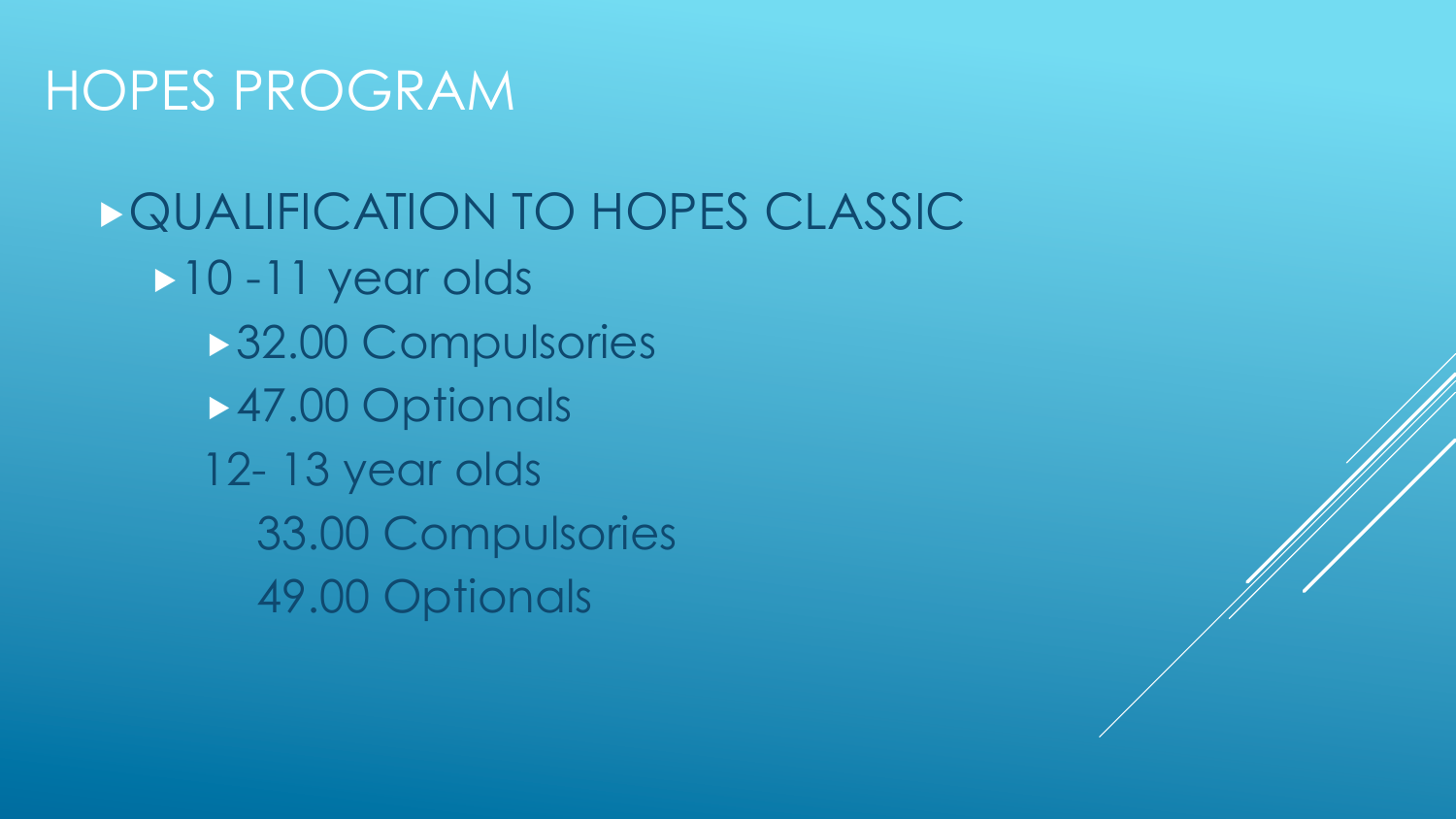## HOPES CLASSIC May 14, 2016 National Training Center, Karolyi Ranch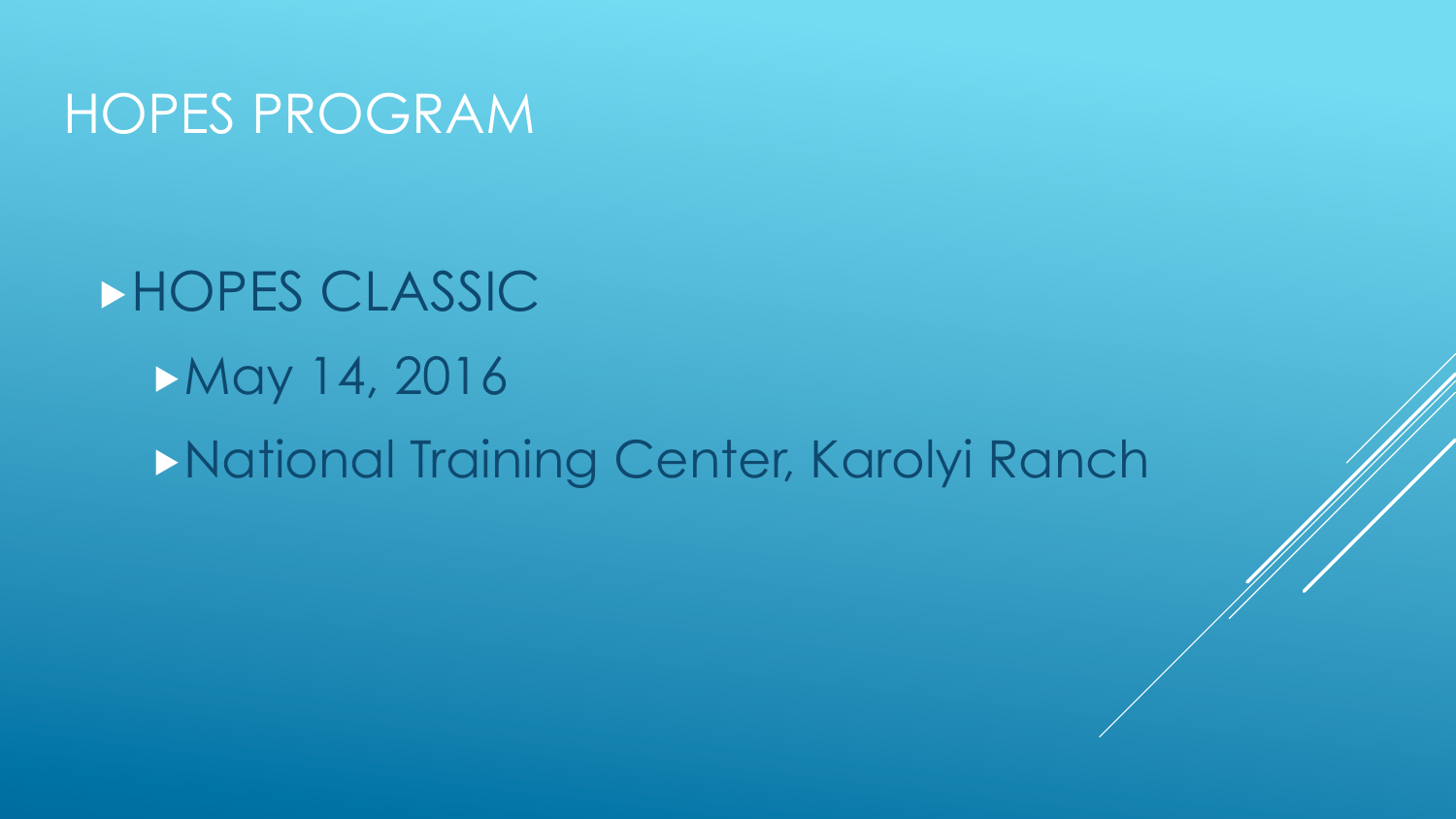- HOPES CLASSIC
	- One day competition optionals only
	- Top 18 gymnasts in each age group qualify to Hopes Championships
		- **Must have the qualification score to move on**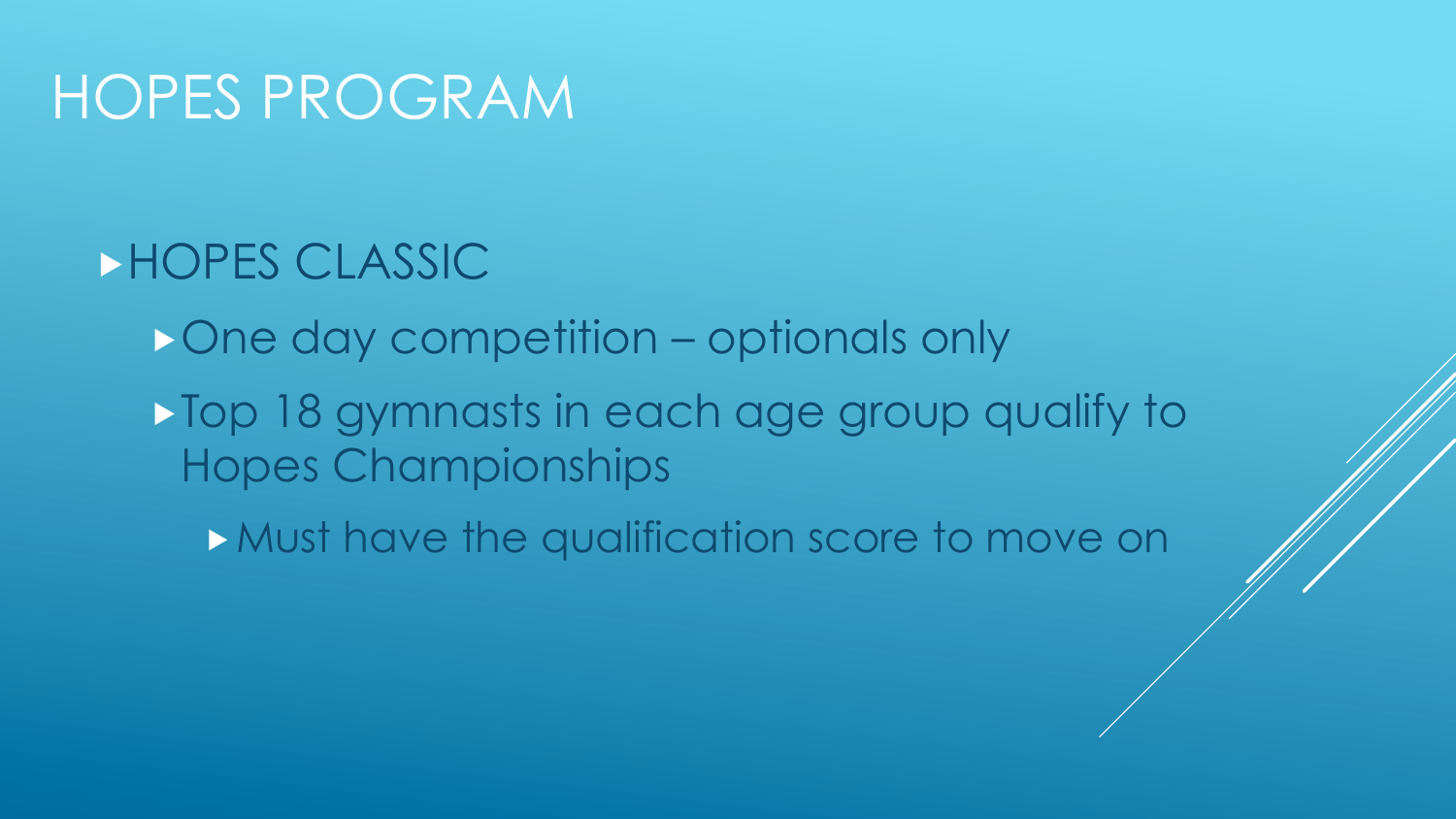#### HOPES CLASSIC

If one age group does not fill out the 18 spots for their age group, the other age group will fill in the spots in rank order as long as they have met the qualifying score.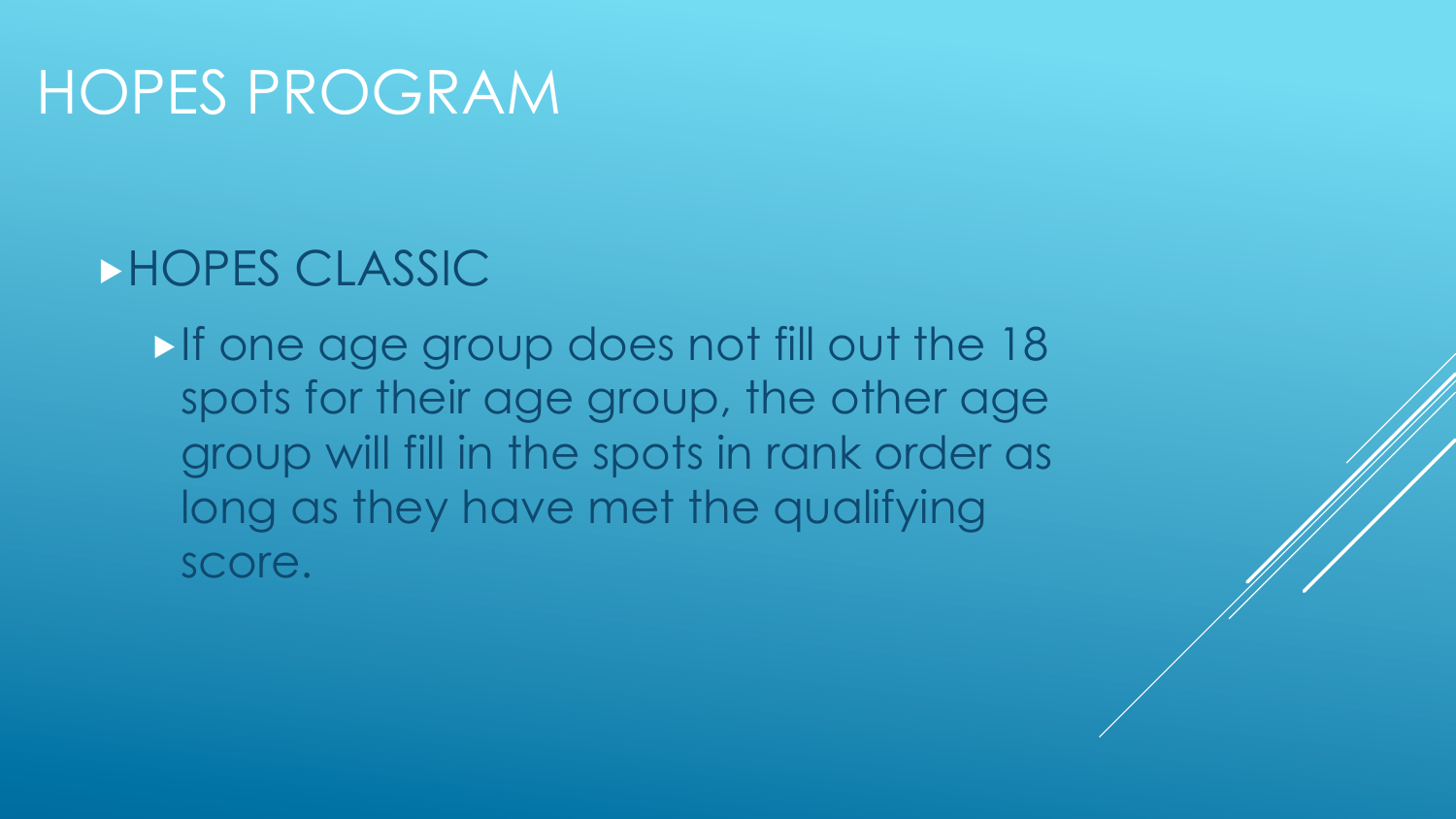**HOPES CHAMPIONSHIPS 36 ATHLETES** In conjunction with Secret U. S. Classic Podium Competition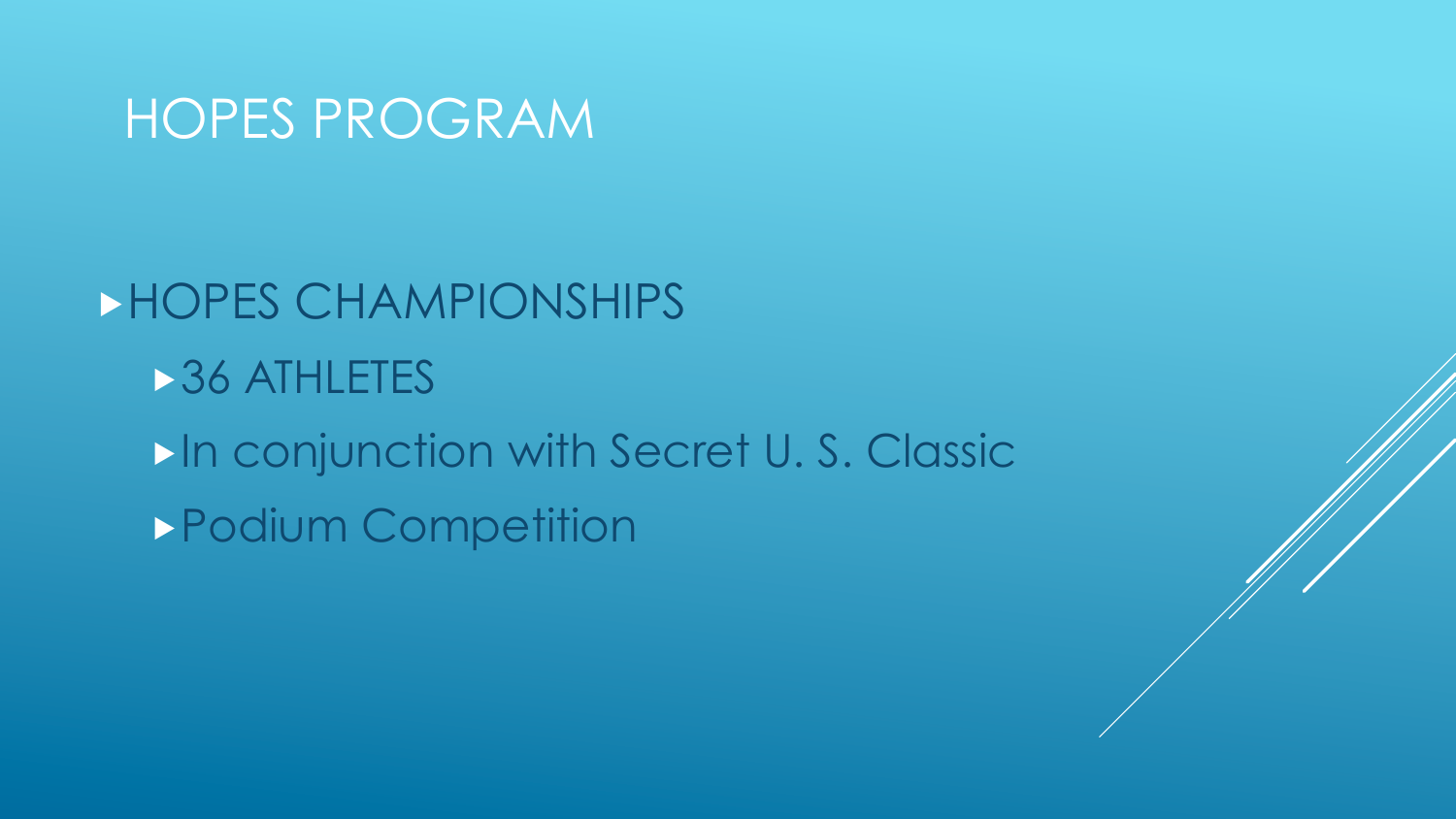Hopes Championships Two age groups Top 6 gymnasts per age group in All-Around Awarded GK Elite Hopes Championships Jacket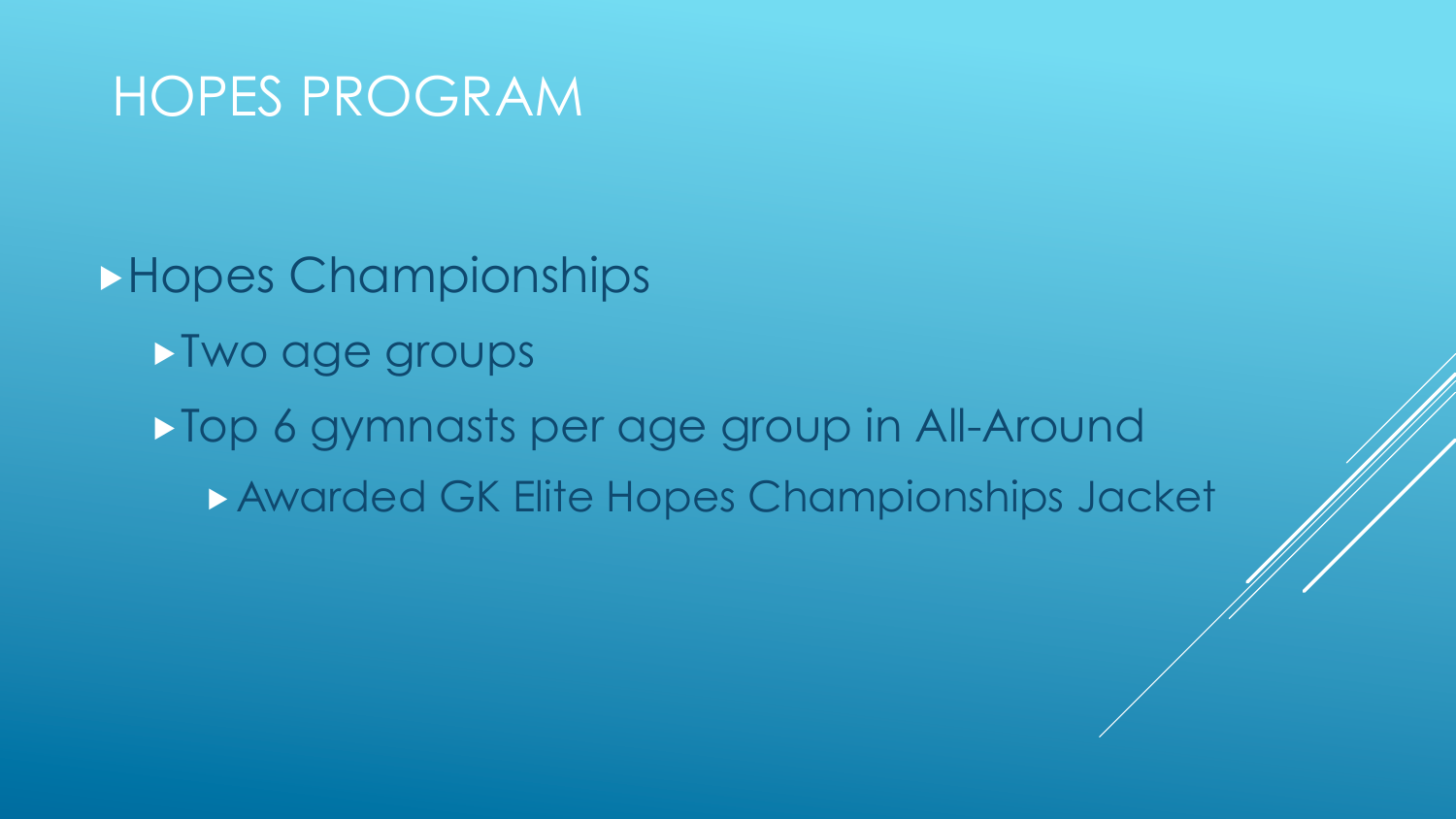HOPES CHAMPIONSHIPS 2007 Gabby Douglas **2010** Simone Biles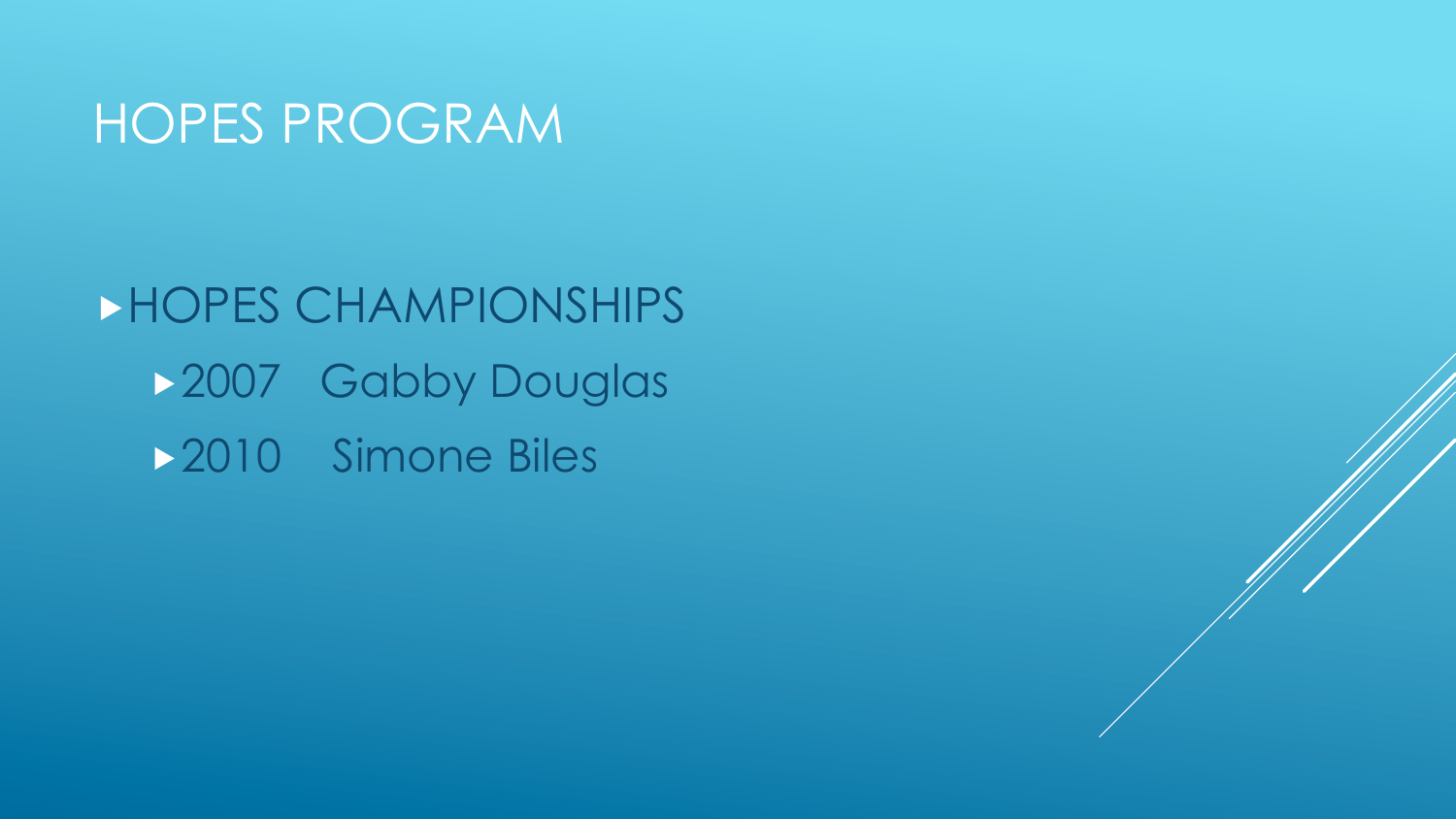HOPES CHAMPIONSHIPS 2015 Kylie Coen – Empire Gymnastics Sunisa Lee – Midwest Gymnastics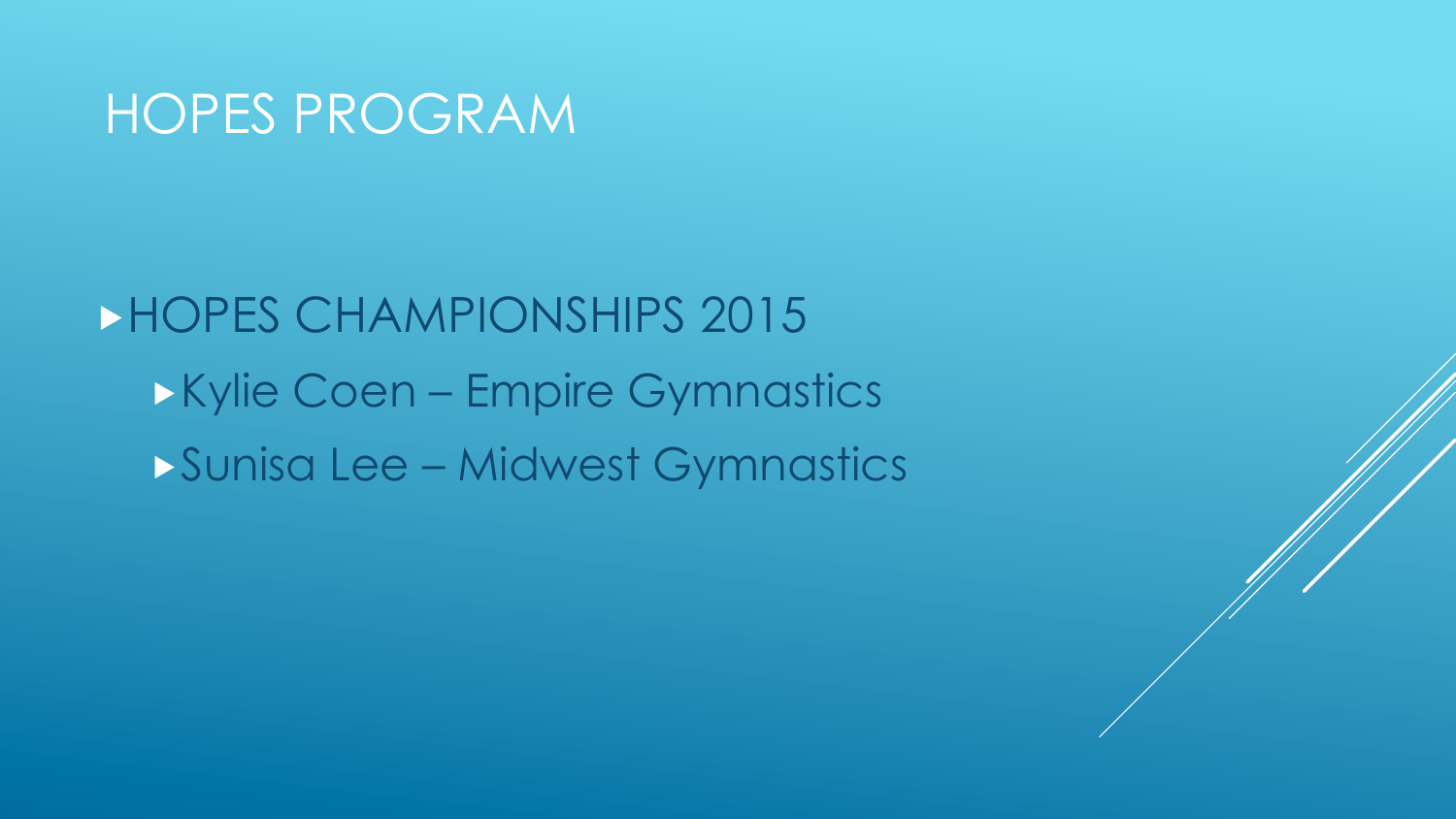HOPES CHAMPIONSHIPS 2016 Hartford, Connecticut June 3, 2016